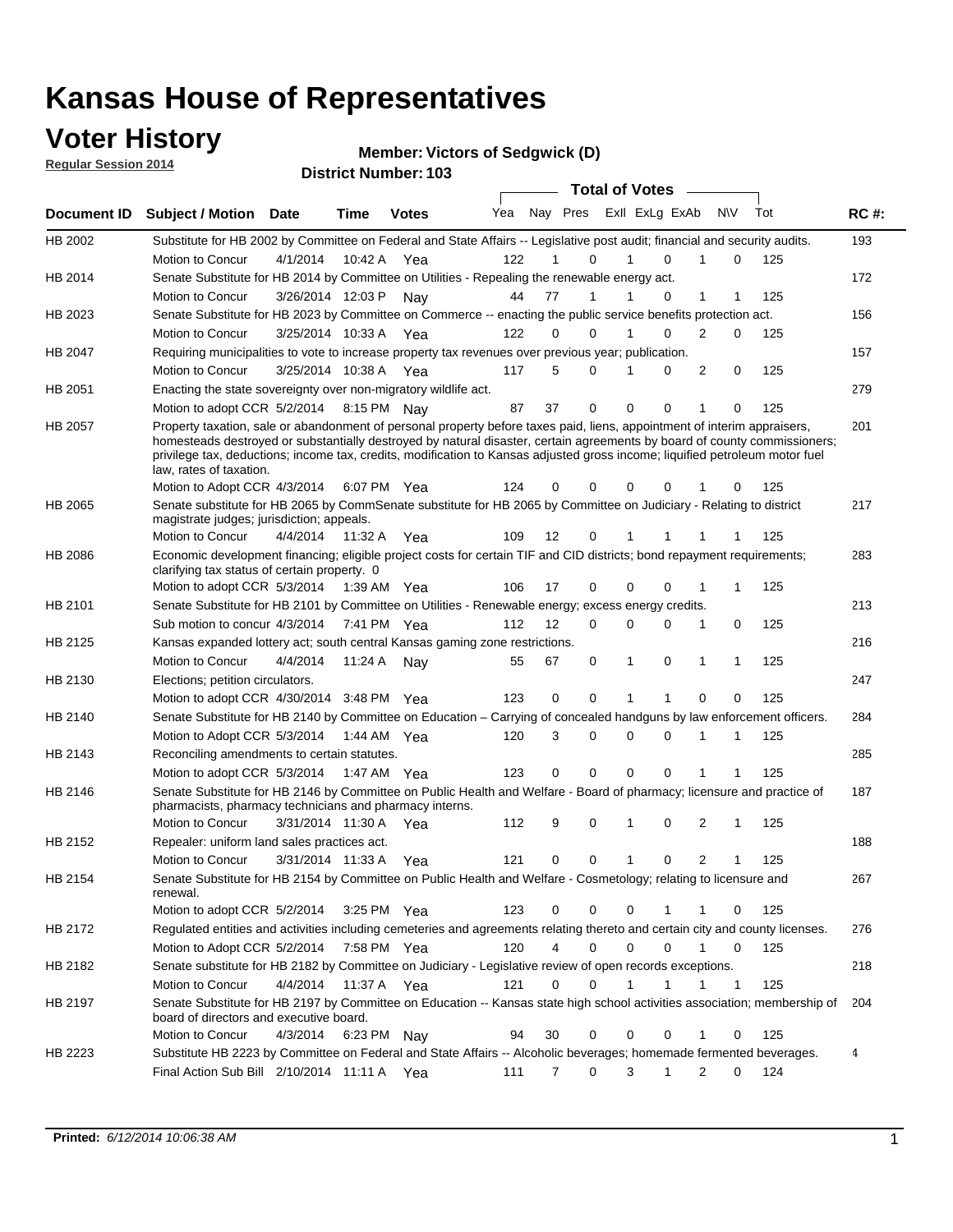#### **Voter History**

| <b>Regular Session 2014</b> |  |
|-----------------------------|--|

| <b>Member: Victors of Sedgwick (D)</b> |  |
|----------------------------------------|--|
|----------------------------------------|--|

| noguiai ocoololi zvin |                                                                                                                                                                                                                                                                                                                                                                                                                                                                                                                                                                                                                                                                                                                                                                                                                                                                                                     |                       |             | <b>District Number: 103</b> |     |          |          |                       |                |                  |     |              |
|-----------------------|-----------------------------------------------------------------------------------------------------------------------------------------------------------------------------------------------------------------------------------------------------------------------------------------------------------------------------------------------------------------------------------------------------------------------------------------------------------------------------------------------------------------------------------------------------------------------------------------------------------------------------------------------------------------------------------------------------------------------------------------------------------------------------------------------------------------------------------------------------------------------------------------------------|-----------------------|-------------|-----------------------------|-----|----------|----------|-----------------------|----------------|------------------|-----|--------------|
|                       |                                                                                                                                                                                                                                                                                                                                                                                                                                                                                                                                                                                                                                                                                                                                                                                                                                                                                                     |                       |             |                             |     |          |          | <b>Total of Votes</b> |                |                  |     |              |
| <b>Document ID</b>    | <b>Subject / Motion Date</b>                                                                                                                                                                                                                                                                                                                                                                                                                                                                                                                                                                                                                                                                                                                                                                                                                                                                        |                       | <b>Time</b> | <b>Votes</b>                | Yea | Nay Pres |          |                       | Exll ExLg ExAb | <b>NV</b>        | Tot | <b>RC#:</b>  |
| HB 2223               | Substitute for HB 2223 by Committee on Federal and State Affairs—Alcoholic beverages; homemade fermented beverages;<br>microbrewery gallonage expanded; liquor license length of citizenship.                                                                                                                                                                                                                                                                                                                                                                                                                                                                                                                                                                                                                                                                                                       |                       |             |                             |     |          |          |                       |                |                  |     | 205          |
|                       | Motion to Concur                                                                                                                                                                                                                                                                                                                                                                                                                                                                                                                                                                                                                                                                                                                                                                                                                                                                                    | 4/3/2014              |             | 6:27 PM Yea                 | 115 | 9        | 0        | 0                     | 0              | 0                | 125 |              |
| HB 2231               | Senate Substitute for Substitute for HB 2231 by Committee on Ways and Means - Appropriations for FY 2014, FY 2015, FY<br>2016, FY 2017 and FY 2018 for various state agencies; capital improvement projects; claims against the state.                                                                                                                                                                                                                                                                                                                                                                                                                                                                                                                                                                                                                                                              |                       |             |                             |     |          |          |                       |                |                  |     | 282          |
|                       | Motion to adopt CCR 5/2/2014                                                                                                                                                                                                                                                                                                                                                                                                                                                                                                                                                                                                                                                                                                                                                                                                                                                                        |                       |             | 9:48 PM Nay                 | 70  | 54       | 0        | 0                     | $\Omega$       | 1<br>0           | 125 |              |
| HB 2246               | Substitute for HB 2246 by Committee on Commerce, Labor and Economic Development - Peer review for certain licensed<br>technical professions.                                                                                                                                                                                                                                                                                                                                                                                                                                                                                                                                                                                                                                                                                                                                                        |                       |             |                             |     |          |          |                       |                |                  |     | 38           |
|                       | EFA Sub Bill                                                                                                                                                                                                                                                                                                                                                                                                                                                                                                                                                                                                                                                                                                                                                                                                                                                                                        | 2/21/2014 1:34 PM Yea |             |                             | 120 | 0        | 0        |                       | 0              | 2                | 124 |              |
| HB 2246               | Substitute for HB 2246 by Committee on Commerce, Labor and Economic Development - Peer review for certain licensed<br>technical professions.                                                                                                                                                                                                                                                                                                                                                                                                                                                                                                                                                                                                                                                                                                                                                        |                       |             |                             |     |          |          |                       |                |                  |     | 260          |
|                       | Motion to Concur                                                                                                                                                                                                                                                                                                                                                                                                                                                                                                                                                                                                                                                                                                                                                                                                                                                                                    | 5/2/2014              | 11:40 A     | Yea                         | 124 | 0        | 0        | 0                     |                | 0<br>0           | 125 |              |
| HB 2272               | Kansas expanded lottery act; southeast Kansas gaming zone; privilege fee and investment threshold amount reduced.                                                                                                                                                                                                                                                                                                                                                                                                                                                                                                                                                                                                                                                                                                                                                                                   |                       |             |                             |     |          |          |                       |                |                  |     | 200          |
|                       | Motion to Concur                                                                                                                                                                                                                                                                                                                                                                                                                                                                                                                                                                                                                                                                                                                                                                                                                                                                                    | 4/2/2014              |             | 4:18 PM Nay                 | 84  | 36       | 0        | 0                     | $\Omega$       | 4                | 125 |              |
| HB 2296               | Campaign finance; permitted uses of campaign funds; increased exemption amount for certain candidates; contributor<br>information; lobbyist filings.                                                                                                                                                                                                                                                                                                                                                                                                                                                                                                                                                                                                                                                                                                                                                |                       |             |                             |     |          |          |                       |                |                  |     | 248          |
|                       | Motion to adopt CCR 4/30/2014 3:53 PM Yea                                                                                                                                                                                                                                                                                                                                                                                                                                                                                                                                                                                                                                                                                                                                                                                                                                                           |                       |             |                             | 119 | 4        | 0        | 1                     | 1              | 0<br>0           | 125 |              |
| HB 2296               | Campaign finance; permitted uses of campaign funds; increased exemption amount for certain candidates; contributor<br>information; lobbyist filings.                                                                                                                                                                                                                                                                                                                                                                                                                                                                                                                                                                                                                                                                                                                                                |                       |             |                             |     |          |          |                       |                |                  |     | 287          |
|                       | Motion to Override<br>Veto                                                                                                                                                                                                                                                                                                                                                                                                                                                                                                                                                                                                                                                                                                                                                                                                                                                                          | 5/30/2014 10:24 A     |             | Yea                         | 96  | 5        | 0        | 0                     | 0              | 24<br>0          | 125 |              |
| HB 2298               | Senate Sub for HB 2298 by Committee on Judiciary - Uniform controlled substances act. Senate Sub for HB 2298 by<br>Committee on Judiciary - Uniform controlled substances act.                                                                                                                                                                                                                                                                                                                                                                                                                                                                                                                                                                                                                                                                                                                      |                       |             |                             |     |          |          |                       |                |                  |     | 209          |
|                       | Motion to Concur                                                                                                                                                                                                                                                                                                                                                                                                                                                                                                                                                                                                                                                                                                                                                                                                                                                                                    | 4/3/2014              |             | 6:40 PM Yea                 | 123 |          | 0        | $\mathbf 0$           | 0              | 1<br>0           | 125 |              |
| HB 2303               | Relating to driver's license fees; driving under the influence equipment fund.                                                                                                                                                                                                                                                                                                                                                                                                                                                                                                                                                                                                                                                                                                                                                                                                                      |                       |             |                             |     |          |          |                       |                |                  |     | $\mathbf{1}$ |
|                       | Motion to adopt CCR 1/22/2014 11:45 A Yea                                                                                                                                                                                                                                                                                                                                                                                                                                                                                                                                                                                                                                                                                                                                                                                                                                                           |                       |             |                             | 109 | 11       | 0        | $\mathbf{1}$          | 0              | 0<br>4           | 125 |              |
| HB 2312               | Local governments; investment of idle funds; changes.                                                                                                                                                                                                                                                                                                                                                                                                                                                                                                                                                                                                                                                                                                                                                                                                                                               |                       |             |                             |     |          |          |                       |                |                  |     | 253          |
|                       | Motion to Concur                                                                                                                                                                                                                                                                                                                                                                                                                                                                                                                                                                                                                                                                                                                                                                                                                                                                                    | 5/1/2014              |             | 4:31 PM Yea                 | 123 | 2        | $\Omega$ | $\Omega$              | $\Omega$       | $\Omega$<br>0    | 125 |              |
| HB 2338               | Substitute for HB 2338 by Committee on Ways and Means - Judicial branch; supplemental appropriation for fiscal year 2015,<br>judiciary operations; increasing various docket fees and creating new docket fees; annually, allowing the allocation of a budget<br>for each judicial district court operations, chief judge would have the authority to expend funds as necessary to carry out the<br>functions of such district if such chief judge elected to do so, including establishing what court personnel are necessary and<br>their compensation; district court judges in judicial district elect chief judge and court of appeals judges elect chief judge of the<br>court of appeals; district judge and district magistrate judge vacancies; statutory authority for longevity bonus for judicial<br>branch employees repealed; nonseverability clause.<br>Motion to Adopt CCR 4/4/2014 |                       |             | 7:17 PM Nay                 | 66  | 57       | 0        | 0                     | 0              | 2<br>0           | 125 | 229          |
| HB 2378               | Senate Substitute for HB 2378 by Committee on Assessment and Taxation - Providing sales tax exemption for sales of certain 189<br>machinery and equipment used for surface mining activities.                                                                                                                                                                                                                                                                                                                                                                                                                                                                                                                                                                                                                                                                                                       |                       |             |                             |     |          |          |                       |                |                  |     |              |
|                       | Motion to Concur                                                                                                                                                                                                                                                                                                                                                                                                                                                                                                                                                                                                                                                                                                                                                                                                                                                                                    | 3/31/2014 11:35 A     |             | Yea                         | 117 | 4        | 0        | 1                     | 0              | 2                | 125 |              |
| HB 2389               | Senate Substitute for HB 2389 by Committee on Judiciary - Crimes and criminal procedure; mistreatment of a dependent adult 277                                                                                                                                                                                                                                                                                                                                                                                                                                                                                                                                                                                                                                                                                                                                                                      |                       |             |                             |     |          |          |                       |                |                  |     |              |
|                       | or an elder person; RICO; warrants; discharge of certain persons; appeals.                                                                                                                                                                                                                                                                                                                                                                                                                                                                                                                                                                                                                                                                                                                                                                                                                          |                       |             |                             |     |          |          |                       |                |                  |     |              |
|                       | Motion to Adopt CCR 5/2/2014                                                                                                                                                                                                                                                                                                                                                                                                                                                                                                                                                                                                                                                                                                                                                                                                                                                                        |                       |             | 8:05 PM Yea                 | 123 | 1        | 0        | 0                     | 0              | 0<br>1           | 125 |              |
| HB 2398               | Relating to the Kansas revised limited liability company act.                                                                                                                                                                                                                                                                                                                                                                                                                                                                                                                                                                                                                                                                                                                                                                                                                                       |                       |             |                             |     |          |          |                       |                |                  |     | 28           |
|                       | Final Action<br>Amended                                                                                                                                                                                                                                                                                                                                                                                                                                                                                                                                                                                                                                                                                                                                                                                                                                                                             | 2/21/2014 11:13 A Yea |             |                             | 120 | 1        | 0        | 1                     | 0              | 2<br>0           | 124 |              |
| HB 2402               | National day of the cowboy.                                                                                                                                                                                                                                                                                                                                                                                                                                                                                                                                                                                                                                                                                                                                                                                                                                                                         |                       |             |                             |     |          |          |                       |                |                  |     | 163          |
|                       | <b>Final Action</b>                                                                                                                                                                                                                                                                                                                                                                                                                                                                                                                                                                                                                                                                                                                                                                                                                                                                                 | 3/26/2014 10:55 A     |             | Yea                         | 116 | 7        | 0        | $\mathbf{1}$          | 0              | $\mathbf 1$<br>0 | 125 |              |
| HB 2417               | Expansion of rural opportunity zones.                                                                                                                                                                                                                                                                                                                                                                                                                                                                                                                                                                                                                                                                                                                                                                                                                                                               |                       |             |                             |     |          |          |                       |                |                  |     | 61           |
|                       | <b>Final Action</b><br>Amended                                                                                                                                                                                                                                                                                                                                                                                                                                                                                                                                                                                                                                                                                                                                                                                                                                                                      | 2/27/2014 10:16 A     |             | Yea                         | 104 | 19       | 0        | 0                     | 0              | 0<br>$\mathbf 1$ | 124 |              |
| HB 2418               | Adult care home licensure act; removal of outdated rule and regulation reference.                                                                                                                                                                                                                                                                                                                                                                                                                                                                                                                                                                                                                                                                                                                                                                                                                   |                       |             |                             |     |          |          |                       |                |                  |     | 6            |
|                       | <b>Final Action</b>                                                                                                                                                                                                                                                                                                                                                                                                                                                                                                                                                                                                                                                                                                                                                                                                                                                                                 | 2/12/2014 11:20 A Yea |             |                             | 121 | 0        | 0        | 1                     | 0              | 2<br>0           | 124 |              |
|                       |                                                                                                                                                                                                                                                                                                                                                                                                                                                                                                                                                                                                                                                                                                                                                                                                                                                                                                     |                       |             |                             |     |          |          |                       |                |                  |     |              |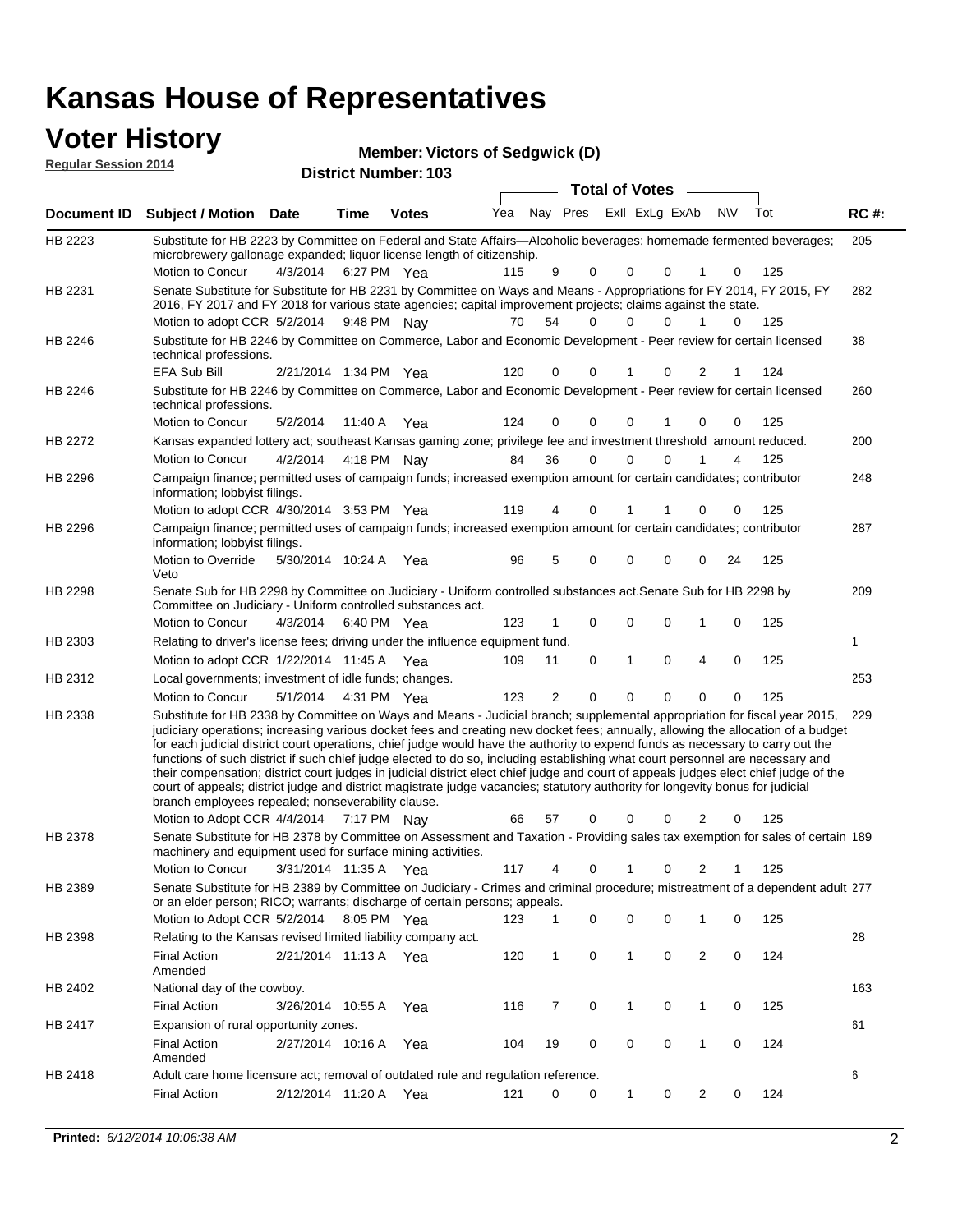### **Voter History**

**Regular Session 2014**

#### **Member: Victors of Sedgwick (D)**

|                    |                                                                                                                                                                                                                                                                                                                                                      |                       |             | DISTILL NUMBER 109 |     |          |             |                | <b>Total of Votes</b> |                |              |     |                |
|--------------------|------------------------------------------------------------------------------------------------------------------------------------------------------------------------------------------------------------------------------------------------------------------------------------------------------------------------------------------------------|-----------------------|-------------|--------------------|-----|----------|-------------|----------------|-----------------------|----------------|--------------|-----|----------------|
| <b>Document ID</b> | <b>Subject / Motion</b>                                                                                                                                                                                                                                                                                                                              | <b>Date</b>           | Time        | <b>Votes</b>       | Yea |          | Nay Pres    |                | Exll ExLg ExAb        |                | <b>NV</b>    | Tot | <b>RC#:</b>    |
| HB 2418            | Kansas department for aging and disability services; adult care homes                                                                                                                                                                                                                                                                                |                       |             |                    |     |          |             |                |                       |                |              |     | 221            |
|                    | Motion to Concur                                                                                                                                                                                                                                                                                                                                     | 4/4/2014              | 11:49 A     | Yea                | 122 | 0        | 0           | 1              | 1                     | 1              | 0            | 125 |                |
| HB 2419            | City annexation; fire district territory; detachment.                                                                                                                                                                                                                                                                                                |                       |             |                    |     |          |             |                |                       |                |              |     | 120            |
|                    | <b>Final Action</b>                                                                                                                                                                                                                                                                                                                                  | 3/17/2014 11:19 A Yea |             |                    | 122 | 0        | 0           | 0              | 0                     | $\overline{2}$ | 1            | 125 |                |
| HB 2419            | City annexation; fire district territory; detachment.                                                                                                                                                                                                                                                                                                |                       |             |                    |     |          |             |                |                       |                |              |     | 196            |
|                    | Motion to Concur                                                                                                                                                                                                                                                                                                                                     | 4/2/2014              | 10:32 A Yea |                    | 122 | 0        | 0           | 0              | 0                     | $\overline{2}$ | 1            | 125 |                |
| HB 2420            | School crossing guards.                                                                                                                                                                                                                                                                                                                              |                       |             |                    |     |          |             |                |                       |                |              |     | 5              |
|                    | <b>Final Action</b><br>Amended                                                                                                                                                                                                                                                                                                                       | 2/10/2014 11:12 A     |             | Yea                | 118 | 0        | $\mathbf 0$ | 3              | 1                     | $\overline{2}$ | $\mathbf 0$  | 124 |                |
| HB 2420            | School crossing guards.                                                                                                                                                                                                                                                                                                                              |                       |             |                    |     |          |             |                |                       |                |              |     | 197            |
|                    | Motion to Concur                                                                                                                                                                                                                                                                                                                                     | 4/2/2014              | 10:34 A     | Yea                | 123 | 0        | 0           | 0              | 0                     | $\overline{2}$ | 0            | 125 |                |
| HB 2422            | Defining watercraft for purposes of taxation.                                                                                                                                                                                                                                                                                                        |                       |             |                    |     |          |             |                |                       |                |              |     | 14             |
|                    | <b>Final Action</b><br>Amended                                                                                                                                                                                                                                                                                                                       | 2/14/2014 11:13 A     |             | Yea                | 118 | 0        | 0           | $\overline{2}$ | $\mathbf 0$           | $\overline{4}$ | 0            | 124 |                |
| HB 2424            | Robert G. (Bob) Bethell interchange.                                                                                                                                                                                                                                                                                                                 |                       |             |                    |     |          |             |                |                       |                |              |     | 85             |
|                    | <b>EFA Sub Bill</b>                                                                                                                                                                                                                                                                                                                                  | 2/27/2014 4:03 PM Yea |             |                    | 119 | 4        | 0           | 0              | 0                     | 1              | 0            | 124 |                |
| HB 2424            | Substitute for HB 2424 by Committee on Transportation - Designating the Robert G. (Bob) Bethell interchange; the SGT David 190<br>Enzbrenner memorial highway; t the Pack S Clair highway; the ancient Indian traders trail; the Harper county veterans<br>memorial highway; the Bonnie Huy memorial highway; the Bonnie Sharp memorial interchange. |                       |             |                    |     |          |             |                |                       |                |              |     |                |
|                    | Motion to Concur                                                                                                                                                                                                                                                                                                                                     | 3/31/2014 11:37 A Yea |             |                    | 117 | 3        | $\Omega$    | 1              | 0                     | 2              | 2            | 125 |                |
| HB 2429            | Making the water conservation program part of and supplemental to the Kansas water appropriation act.                                                                                                                                                                                                                                                |                       |             |                    |     |          |             |                |                       |                |              |     | $\overline{7}$ |
|                    | <b>Final Action</b><br>Amended                                                                                                                                                                                                                                                                                                                       | 2/12/2014 11:22 A Yea |             |                    | 121 | $\Omega$ | $\Omega$    | 1              | 0                     | $\overline{2}$ | 0            | 124 |                |
| HB 2430            | Promoting employment across Kansas act; benefits.                                                                                                                                                                                                                                                                                                    |                       |             |                    |     |          |             |                |                       |                |              |     | 90             |
|                    | EFA Sub Bill                                                                                                                                                                                                                                                                                                                                         | 2/27/2014 4:08 PM Nav |             |                    | 110 | 13       | 0           | 0              | 0                     |                | 0            | 124 |                |
| HB 2430            | Substitute for HB 2430 by Committee on Commerce, Labor and Economic Development - Promoting employment across<br>Kansas act; benefits.                                                                                                                                                                                                               |                       |             |                    |     |          |             |                |                       |                |              |     | 278            |
|                    | Motion to adopt CCR 5/2/2014                                                                                                                                                                                                                                                                                                                         |                       | 8:09 PM Yea |                    | 114 | 10       | 0           |                | 0<br>0                | 1              | 0            | 125 |                |
| HB 2433            | Relating to the Kansas uniform securities act.                                                                                                                                                                                                                                                                                                       |                       |             |                    |     |          |             |                |                       |                |              |     | 62             |
|                    | <b>Final Action</b><br>Amended                                                                                                                                                                                                                                                                                                                       | 2/27/2014 10:17 A Yea |             |                    | 123 | 0        | 0           | $\mathbf 0$    | 0                     | 1              | $\mathbf 0$  | 124 |                |
| HB 2433            | Relating to the Kansas uniform securities act.                                                                                                                                                                                                                                                                                                       |                       |             |                    |     |          |             |                |                       |                |              |     | 243            |
|                    | Motion to adopt CCR 4/30/2014 3:27 PM Yea                                                                                                                                                                                                                                                                                                            |                       |             |                    | 123 | $\Omega$ | $\Omega$    | 1              | 1                     | $\Omega$       | 0            | 125 |                |
| HB 2436            | Substitute for HB 2436 by Committee on Vision 2020 - Boards of cosmetology and barbering; agreements on inspectors of<br>dual-licensed facilities.                                                                                                                                                                                                   |                       |             |                    |     |          |             |                |                       |                |              |     | 19             |
|                    | Final Action Sub Bill 2/19/2014 11:32 A                                                                                                                                                                                                                                                                                                              |                       |             | Yea                | 122 | O        | 0           | O              | U                     | 2              | 0            | 124 |                |
| HB 2436            | Substitute for HB 2436 by Committee on Vision 2020 - Boards of cosmetology and barbering; agreements on inspectors of<br>dual-licensed facilities.                                                                                                                                                                                                   |                       |             |                    |     |          |             |                |                       |                |              |     | 206            |
|                    | Motion to Concur                                                                                                                                                                                                                                                                                                                                     | 4/3/2014              | 6:30 PM Yea |                    | 117 | 7        | 0           | 0              | 0                     | 1              | 0            | 125 |                |
| HB 2440            | Emerging industry investment act; treatment of certain bioscience companies.                                                                                                                                                                                                                                                                         |                       |             |                    |     |          |             |                |                       |                |              |     | 39             |
|                    | <b>Emergency Final</b><br>Action                                                                                                                                                                                                                                                                                                                     | 2/21/2014 1:36 PM Yea |             |                    | 116 | 4        | 0           | $\mathbf{1}$   | $\mathbf 0$           | 2              | $\mathbf{1}$ | 124 |                |
| HB 2442            | Escalating penalties for repeat felony evade and elude cases.                                                                                                                                                                                                                                                                                        |                       |             |                    |     |          |             |                |                       |                |              |     | 107            |
|                    | EFA Sub Bill                                                                                                                                                                                                                                                                                                                                         | 2/27/2014 4:32 PM Yea |             |                    | 111 | 12       | 0           | 0              | 0                     | $\mathbf{1}$   | 0            | 124 |                |
| HB 2444            | Spendthrift trusts.                                                                                                                                                                                                                                                                                                                                  |                       |             |                    |     |          |             |                |                       |                |              |     | 36             |
|                    | <b>Emergency Final</b><br><b>Action Amend</b>                                                                                                                                                                                                                                                                                                        | 2/21/2014 1:32 PM Yea |             |                    | 120 | 0        | 0           |                | $\mathbf{1}$<br>0     | $\overline{2}$ | $\mathbf{1}$ | 124 |                |
| HB 2444            | Spendthrift trusts.                                                                                                                                                                                                                                                                                                                                  |                       |             |                    |     |          |             |                |                       |                |              |     | 198            |
|                    | Motion to Concur                                                                                                                                                                                                                                                                                                                                     | 4/2/2014              | 10:37 A Yea |                    | 123 | 0        | 0           |                | 0<br>0                | $\overline{2}$ | 0            | 125 |                |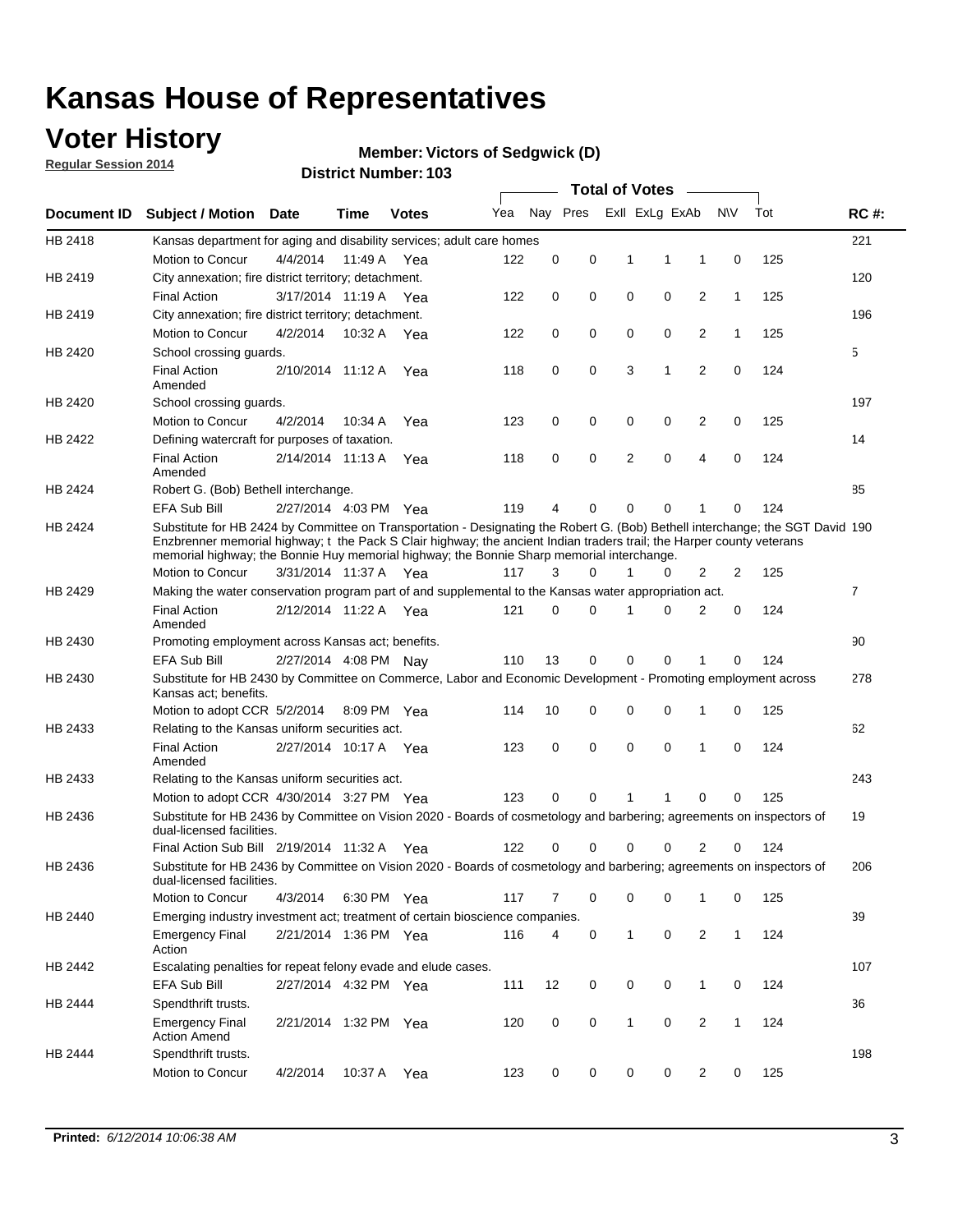#### **Voter History**

**Regular Session 2014**

**Victors of Sedgwick (D)**

**District Number: 103**

**Document ID Subject / Motion Date Time Votes** Yea Nay Pres ExII ExLg ExAb N\V Tot RC #: **Date Votes Total of Votes Time** ExII ExLg ExAb 63 2/27/2014 Final Action Yea 124 10:19 A 123 0 0 0 10 0 HB 2445 Amended Allowing for criminal discovery materials to be provided to defendant or defendant's counsel. 8 2/12/2014 Final Action Yea 124 11:23 A 121 0 0 0 20 1 HB 2446 District courts; court trustee operations fund. judicial process; concerning sentencing dispositions, probation and postrelease supervision; concerning expungement of driving under the influence and criminal refusal convictions; concerning trials, conduct of jury after case is submitted. 239 Motion to adopt CCR 4/30/2014 3:01 PM Yea  $121 \quad 2 \quad 0 \quad 1 \quad 1 \quad 0 \quad 0 \quad 125$ HB 2446 Senate Substitute for HB 2446 by Committee on Judiciary - Courts; allocating moneys from driver's license fees to judicial branch nonjudicial salary adjustment fund; allowing chief justice to authorize expenditures from court trustee operations fund in certain judicial districts; time limits for court decisions. 29 2/21/2014 Final Action Yea 124 11:14 A 119 2 0 0 20 1 HB 2447 Amended Real property; trespass and liability. 202 Motion to Adopt CCR 4/3/2014 6:10 PM Yea  $122$  2 0 0 0 1 0 125 HB 2447 Real property; trespass and liability. 30 2/21/2014 Final Action Yea 124 HB 2448 Interference with judicial process. 11:16 A 121 0 0 0 20 1 240 Motion to adopt CCR 4/30/2014 3:10 PM Yea  $116$  7 0 1 1 0 0 125 HB 2448 Senate Substitute for HB 2448 by Committee on Judiciary - Updating provisions relating to the Kansas bureau of investigation's DNA database; amending the crime of interference with 96 EFA Sub Bill 2/27/2014 4:18 PM Nay 64 59 0 0 0 0 1 0 124 HB 2451 Electric utilities; creating the electric highway fee. 207 4/3/2014 HB 2451 Motion to Concur 4/3/2014 6:34 PM Nay 94 30 0 0 1 0 125 Substitute for HB 2451 by Committee on Transportation - Increasing registration fees for electric vehicles. 41 2/21/2014 EFA Sub Bill Yea 124 1:39 PM 120 0 0 0 21 1 HB 2452 Substitute for HB 2452 by Committee on Transportation - Distinctive license plates; donate life, disabled veterans, rotary international, Kansas horse council. 208 4/3/2014 Motion to Concur Yea 125 6:37 PM 123 1 0 0 10 0 HB 2452 Substitute for HB 2452 by Committee on Transportation - Distinctive license plates; donate life, disabled veterans, rotary international, Kansas horse council, motorcycles. 9 Final Action 2/12/2014 11:28 A Nay 72 49 0 1 0 2 0 124 HB 2453 Amended Protecting religious freedom regarding marriage. 108 3/6/2014 HB 2455 Emergency Final Yea 125 11:23 A 119 1 1 0 20 2 Action Amend Property tax exemption for certain utility systems located on military installation. 49 2/26/2014 Final Action Nay 124 11:32 A 100 23 0 0 10 0 HB 2456 Amended Property taxation; defining commercial and industrial machinery and equipment; motor vehicles, members of military service and active guard and reservists. 50 2/26/2014 Final Action Yea 124 11:33 A 123 0 0 0 10 0 HB 2463 Amended Creating civil liability for acts of terrorism; forfeiture of property related to violations of certain criminal acts. 194 4/1/2014 HB 2463 Motion to Concur 4/1/2014 10:46 A Yea 123 0 0 1 0 1 0 125 Creating civil liability for acts of terrorism; forfeiture of property related to violations of certain criminal acts. 10:46 A 15 2/14/2014 Final Action Yea 124 11:14 A 118 0 0 0 40 2 HB 2464 Amended Allowing banks, trust companies and savings and loans to claim the expensing deduction for privilege tax filers under the Kansas income tax act.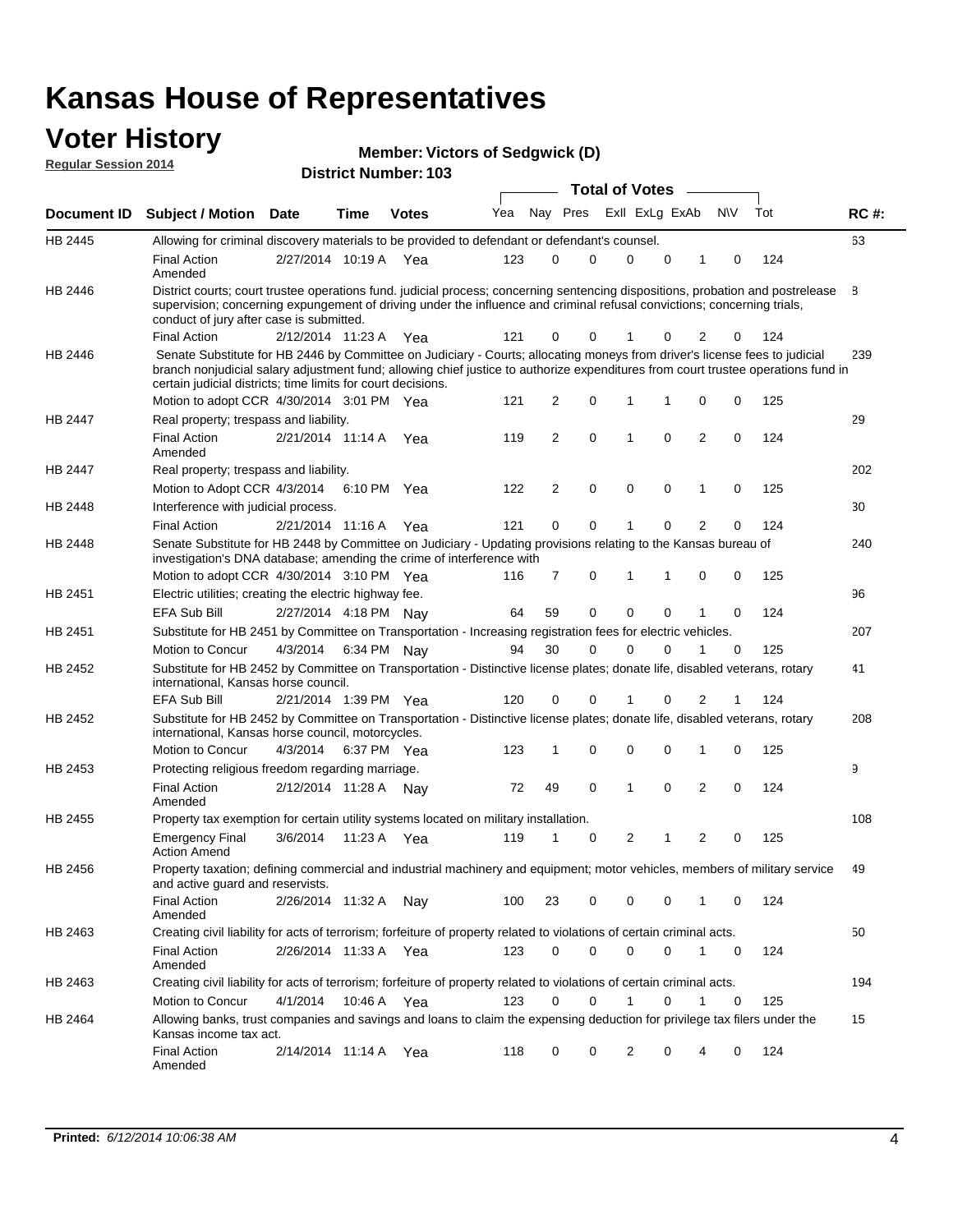## **Voter History**

**Regular Session 2014**

|                |                                                                                                                                                                             |                       |                   |              |     |                |             | <b>Total of Votes</b> |                |   |           |     |             |
|----------------|-----------------------------------------------------------------------------------------------------------------------------------------------------------------------------|-----------------------|-------------------|--------------|-----|----------------|-------------|-----------------------|----------------|---|-----------|-----|-------------|
|                | Document ID Subject / Motion                                                                                                                                                | <b>Date</b>           | Time              | <b>Votes</b> | Yea | Nay Pres       |             |                       | Exll ExLg ExAb |   | <b>NV</b> | Tot | <b>RC#:</b> |
| HB 2466        | Relating to administrative procedure; judicial review.                                                                                                                      |                       |                   |              |     |                |             |                       |                |   |           |     | 37          |
|                | <b>Emergency Final</b><br><b>Action Amend</b>                                                                                                                               | 2/21/2014 1:33 PM Yea |                   |              | 118 | 2              | 0           | 1                     | $\mathbf 0$    | 2 | 1         | 124 |             |
| HB 2470        | Purchasing authority for certain insurance by the state board of regents for state educational institutions.                                                                |                       |                   |              |     |                |             |                       |                |   |           |     | 16          |
|                | <b>Final Action</b>                                                                                                                                                         | 2/17/2014 11:20 A Yea |                   |              | 120 | $\mathbf 0$    | $\mathbf 0$ | 3                     | 0              | 1 | 0         | 124 |             |
| HB 2475        | Personal financial literacy program as a requirement for high school graduation.                                                                                            |                       |                   |              |     |                |             |                       |                |   |           |     | 126         |
|                | <b>Final Action</b><br>Amended                                                                                                                                              | 3/19/2014 11:22 A Yea |                   |              | 110 | 12             | 0           | 0                     | 1              | 2 | 0         | 125 |             |
| HB 2478        | Venue for crimes committed with an electronic device.                                                                                                                       |                       |                   |              |     |                |             |                       |                |   |           |     | 51          |
|                | <b>Final Action</b>                                                                                                                                                         | 2/26/2014 11:34 A     |                   | Yea          | 123 | 0              | 0           | $\mathbf 0$           | $\mathbf 0$    | 1 | 0         | 124 |             |
| HB 2479        | Removing 2015 sunset provision from law requiring ignition interlock device after first test failure or alcohol or drug-related<br>conviction.                              |                       |                   |              |     |                |             |                       |                |   |           |     | 115         |
|                | <b>Final Action</b><br>Amended                                                                                                                                              | 3/14/2014 11:14 A     |                   | Yea          | 117 | $\mathbf 0$    | 0           | 2                     | 1              | 4 | 1         | 125 |             |
| HB 2479        | Removing 2015 sunset provision from law requiring ignition interlock device after first test failure or alcohol or drug-related<br>conviction.                              |                       |                   |              |     |                |             |                       |                |   |           |     | 210         |
|                | Motion to Concur                                                                                                                                                            | 4/3/2014              |                   | 6:47 PM Yea  | 122 | $\overline{2}$ | 0           | 0                     | $\mathbf 0$    | 1 | 0         | 125 |             |
| HB 2480        | Repealing the review of TeleKansas I.                                                                                                                                       |                       |                   |              |     |                |             |                       |                |   |           |     | 64          |
|                | <b>Final Action</b><br>Amended                                                                                                                                              | 2/27/2014 10:20 A     |                   | Yea          | 123 | 0              | $\mathbf 0$ | $\mathbf 0$           | $\mathbf 0$    | 1 | 0         | 124 |             |
| HB 2480        | Repealing the review of TeleKansas I.                                                                                                                                       |                       |                   |              |     |                |             |                       |                |   |           |     | 250         |
|                | Motion to Concur                                                                                                                                                            | 5/1/2014              |                   | 1:54 PM Yea  | 123 | 1              | 0           | 0                     | 0              | 0 | 1         | 125 |             |
| HB 2482        | Authority of state corporation commission to intervene in court proceedings.                                                                                                |                       |                   |              |     |                |             |                       |                |   |           |     | 65          |
|                | <b>Final Action</b><br>Amended                                                                                                                                              | 2/27/2014 10:21 A     |                   | Yea          | 121 | 2              | 0           | $\mathbf 0$           | $\mathbf 0$    | 1 | 0         | 124 |             |
| HB 2482        | Senate Substitute for HB 2482 by Committee on Utilities - Creating the energy efficiency investment act.                                                                    |                       |                   |              |     |                |             |                       |                |   |           |     | 211         |
|                | Motion to Concur                                                                                                                                                            | 4/3/2014 7:02 PM Yea  |                   |              | 99  | 25             | $\Omega$    | 0                     | $\mathbf 0$    | 1 | 0         | 125 |             |
| <b>HB 2487</b> | Construction of electric transmission lines and certificates of public convenience and necessity.                                                                           |                       |                   |              |     |                |             |                       |                |   |           |     | 66          |
|                | <b>Final Action</b><br>Amended                                                                                                                                              | 2/27/2014 10:22 A Yea |                   |              | 113 | 10             | 0           | $\mathbf 0$           | 0              | 1 | 0         | 124 |             |
| HB 2487        | Relating to the powers and duties of the state corporation commission; construction of electric transmission lines and<br>certificates of public convenience and necessity. |                       |                   |              |     |                |             |                       |                |   |           |     | 254         |
|                | Sub motion to concur 5/1/2014                                                                                                                                               |                       |                   | 4:36 PM Yea  | 117 | 8              | 0           | 0                     | 0              | 0 | 0         | 125 |             |
| <b>HB 2488</b> | Kansas electric transmission authority and the purpose and composition of the authority.                                                                                    |                       |                   |              |     |                |             |                       |                |   |           |     | 10          |
|                | <b>Final Action</b><br>Amended                                                                                                                                              | 2/12/2014 11:30 A     |                   | Nav          | 108 | 13             | 0           | 1                     | $\mathbf 0$    | 2 | 0         | 124 |             |
| HB 2488        | Kansas electric transmission authority and the purpose and composition of the authority.                                                                                    |                       |                   |              |     |                |             |                       |                |   |           |     | 158         |
|                | Motion to Concur                                                                                                                                                            |                       | 3/25/2014 10:43 A | Nav          | 107 | 15             | 0           | $\mathbf 1$           | 0              | 2 | 0         | 125 |             |
| HB 2489        | Legislative review of exceptions to disclosure of public records.                                                                                                           |                       |                   |              |     |                |             |                       |                |   |           |     | 67          |
|                | <b>Final Action</b><br>Amended                                                                                                                                              | 2/27/2014 10:23 A Yea |                   |              | 122 | $\mathbf{1}$   | 0           | 0                     | 0              | 1 | 0         | 124 |             |
| HB 2490        | Criminal procedure; conduct of jury after case is submitted.                                                                                                                |                       |                   |              |     |                |             |                       |                |   |           |     | 31          |
|                | <b>Final Action</b><br>Amended                                                                                                                                              | 2/21/2014 11:17 A Yea |                   |              | 121 | 0              | 0           | $\mathbf{1}$          | $\mathbf 0$    | 2 | 0         | 124 |             |
| HB 2490        | Capital murder; attempt; murder in the first degree; sentencing.                                                                                                            |                       |                   |              |     |                |             |                       |                |   |           |     | 241         |
|                | Motion to adopt CCR 4/30/2014 3:16 PM Yea                                                                                                                                   |                       |                   |              | 123 | 0              | 0           | 1                     | 1              | 0 | 0         | 125 |             |
| HB 2491        | Kansas tort claims act; attorney may appear in small claims action.                                                                                                         |                       |                   |              |     |                |             |                       |                |   |           |     | 20          |
|                | <b>Final Action</b><br>Amended                                                                                                                                              | 2/19/2014 11:34 A Yea |                   |              | 120 | $\overline{c}$ | 0           | 0                     | $\pmb{0}$      | 2 | 0         | 124 |             |
| HB 2491        | Kansas tort claims act; attorney may appear in small claims action.                                                                                                         |                       |                   |              |     |                |             |                       |                |   |           |     | 199         |
|                | Motion to Concur                                                                                                                                                            | 4/2/2014              | 10:40 A           | Yea          | 121 | 2              | 0           | 0                     | 0              | 2 | 0         | 125 |             |

**Member: Victors of Sedgwick (D)**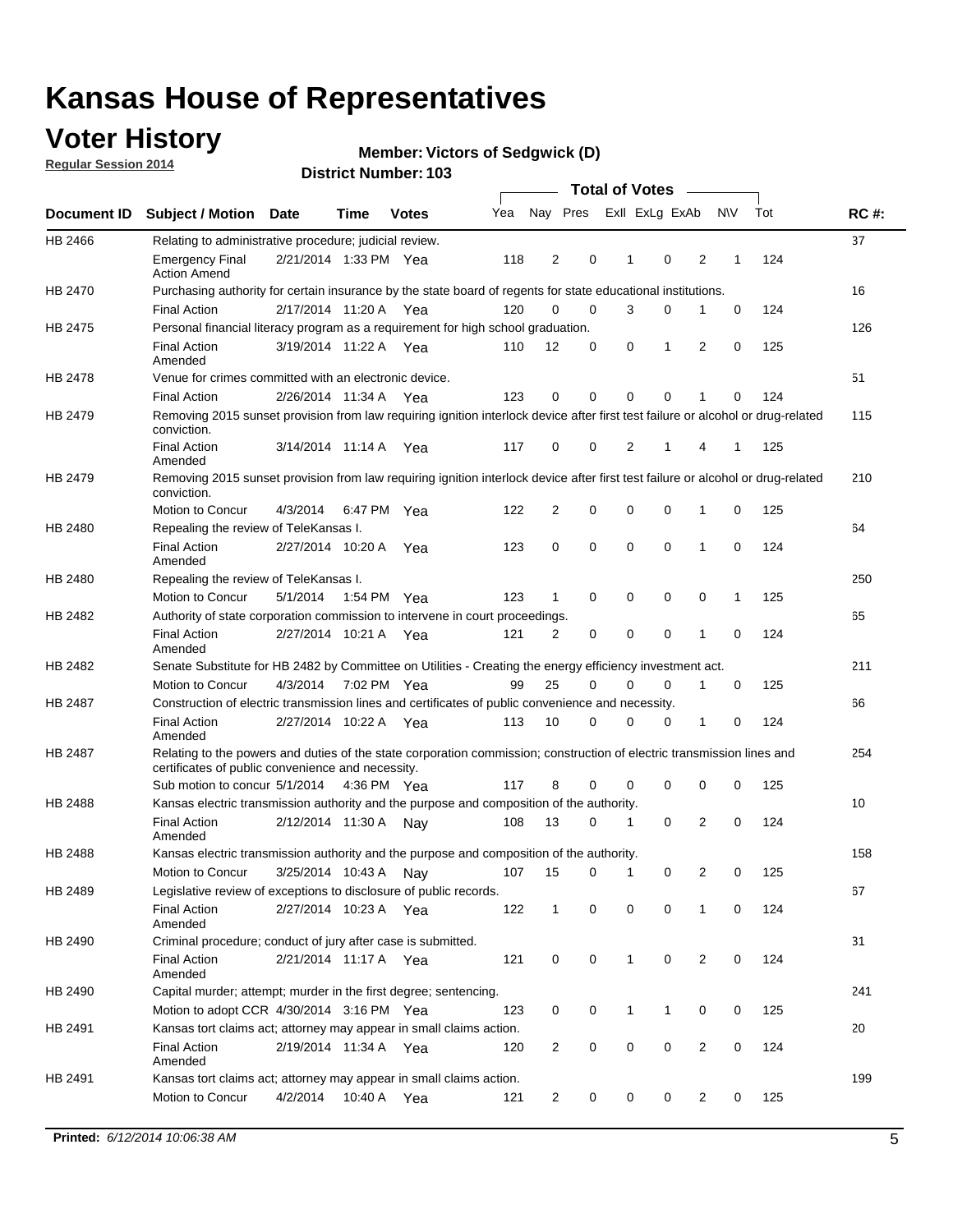### **Voter History**

**Regular Session 2014**

#### **Member: Victors of Sedgwick (D)**

|                    |                                                                                                                                                                                                                                                        |                       |         |              |     |          |          | <b>Total of Votes</b> |                |                |              |     |              |
|--------------------|--------------------------------------------------------------------------------------------------------------------------------------------------------------------------------------------------------------------------------------------------------|-----------------------|---------|--------------|-----|----------|----------|-----------------------|----------------|----------------|--------------|-----|--------------|
| <b>Document ID</b> | <b>Subject / Motion Date</b>                                                                                                                                                                                                                           |                       | Time    | <b>Votes</b> | Yea | Nay Pres |          |                       | Exll ExLg ExAb |                | N\V          | Tot | <b>RC#:</b>  |
| HB 2493            | Relating to surety regulation, appearance bonds and unlawful sexual relations.                                                                                                                                                                         |                       |         |              |     |          |          |                       |                |                |              |     | 23           |
|                    | <b>Final Action</b><br>Amended                                                                                                                                                                                                                         | 2/20/2014 11:14 A     |         | Yea          | 113 | 10       | 0        | 0                     | 0              | $\mathbf 0$    | 1            | 124 |              |
| HB 2495            | Concerning sentencing dispositions, probation and postrelease supervision.                                                                                                                                                                             |                       |         |              |     |          |          |                       |                |                |              |     | 24           |
|                    | <b>Final Action</b><br>Amended                                                                                                                                                                                                                         | 2/20/2014 11:17 A Yea |         |              | 122 | 1        | 0        | 0                     | 0              | 0              | 1            | 124 |              |
| HB 2501            | Human trafficking and related crimes; penalties for buying sexual relations; records and reporting by courts; staff secure facility 25<br>requirements.                                                                                                |                       |         |              |     |          |          |                       |                |                |              |     |              |
|                    | <b>Final Action</b><br>Amended                                                                                                                                                                                                                         | 2/20/2014 11:18 A Yea |         |              | 123 | 0        | 0        | 0                     | $\Omega$       | 0              | 1            | 124 |              |
| HB 2502            | Allowing victim notification on status change of person confined.                                                                                                                                                                                      |                       |         |              |     |          |          |                       |                |                |              |     | 26           |
|                    | <b>Final Action</b>                                                                                                                                                                                                                                    | 2/20/2014 11:20 A Yea |         |              | 123 | 0        | 0        | 0                     | 0              | $\Omega$       |              | 124 |              |
| HB 2503            | Substitute for HB 2503 by Committee on Federal and State Affairs -- Carrying of concealed handguns by law enforcement<br>officers.                                                                                                                     |                       |         |              |     |          |          |                       |                |                |              |     | 230          |
|                    | Final Action Sub Bill 4/5/2014                                                                                                                                                                                                                         |                       | 10:22 A | Yea          | 119 | 1        | 0        | 0                     | $\Omega$       | 4              |              | 125 |              |
| HB 2504            | Repealing outdated provisions relating to the purchase of certain real estate by the department of corrections.                                                                                                                                        |                       |         |              |     |          |          |                       |                |                |              |     | 18           |
|                    | <b>Final Action</b>                                                                                                                                                                                                                                    | 2/19/2014 11:31 A Yea |         |              | 122 | 0        | 0        | 0                     | $\Omega$       | 2              | 0            | 124 |              |
| HB 2506            | Repealing K.S.A. 72-60b03, the effective date of the midwestern higher education compact act.                                                                                                                                                          |                       |         |              |     |          |          |                       |                |                |              |     | 52           |
|                    | <b>Final Action</b>                                                                                                                                                                                                                                    | 2/26/2014 11:35 A Yea |         |              | 122 |          | 0        | 0                     | $\Omega$       | 1              | 0            | 124 |              |
| HB 2506            | Senate Substitute for HB 2506 by Committee on Ways and Means - Education; appropriations for FY 2014 and FY 2015 for<br>various state agencies; amendments concerning postsecondary education; amendments to provisions relating to school<br>finance. |                       |         |              |     |          |          |                       |                |                |              |     | 238          |
|                    | Motion to Adopt CCR 4/6/2014                                                                                                                                                                                                                           |                       | 9:45 PM | Nav          | 63  | 57       | 0        | 0                     | $\Omega$       | 4              | 1            | 125 |              |
| HB 2509            | Emergency medical services amendments.                                                                                                                                                                                                                 |                       |         |              |     |          |          |                       |                |                |              |     | 101          |
|                    | <b>Emergency Final</b><br><b>Action Amend</b>                                                                                                                                                                                                          | 2/27/2014 4:24 PM Yea |         |              | 123 | 0        | 0        | 0                     | $\mathbf 0$    | $\mathbf{1}$   | 0            | 124 |              |
| HB 2510            | Pharmacists and pharmacies; pharmacy technicians; registration and grounds for denial of registration.                                                                                                                                                 |                       |         |              |     |          |          |                       |                |                |              |     | 84           |
|                    | Emergency Final<br>Action                                                                                                                                                                                                                              | 2/27/2014 4:01 PM Yea |         |              | 71  | 52       | 0        | 0                     | $\Omega$       | 1              | 0            | 124 |              |
| HB 2511            | Liability for property tax on personal property; sale or abandonment of personal property.                                                                                                                                                             |                       |         |              |     |          |          |                       |                |                |              |     | 27           |
|                    | <b>Final Action</b>                                                                                                                                                                                                                                    | 2/20/2014 11:21 A     |         | Yea          | 123 | $\Omega$ | $\Omega$ | $\Omega$              | $\mathbf 0$    | 1              | $\mathbf 0$  | 124 |              |
| HB 2514            | Exemption for Federal Home Loan Bank in certain insolvency proceedings involving insurance companies.                                                                                                                                                  |                       |         |              |     |          |          |                       |                |                |              |     | $\mathbf{2}$ |
|                    | <b>Final Action</b>                                                                                                                                                                                                                                    | 2/10/2014 11:08 A     |         | Yea          | 118 | 0        | 0        | 3                     | 1              | $\overline{2}$ | $\mathbf 0$  | 124 |              |
| HB 2515            | Insurance; confidentiality of work papers from analysis of analysis of financial regulation or market regulation of insurance<br>company or affiliates.                                                                                                |                       |         |              |     |          |          |                       |                |                |              |     | 82           |
|                    | <b>Emergency Final</b><br>Action                                                                                                                                                                                                                       | 2/27/2014 3:58 PM Yea |         |              | 123 | 0        | 0        | 0                     | 0              | -1             | 0            | 124 |              |
| HB 2515            | Updating statutory references and making corresponding changes due to Executive Reorganization Order No. 41.                                                                                                                                           |                       |         |              |     |          |          |                       |                |                |              |     | 269          |
|                    | Motion to Adopt CCR 5/2/2014 3:31 PM Yea                                                                                                                                                                                                               |                       |         |              | 118 | 4        | 0        | 0                     | $\mathbf{1}$   | $\mathbf{1}$   | 1            | 125 |              |
| HB 2516            | Amendments relating to health care provider liability insurance and to companies organized to provide such insurance.                                                                                                                                  |                       |         |              |     |          |          |                       |                |                |              |     | 3            |
|                    | <b>Final Action</b><br>Amended                                                                                                                                                                                                                         | 2/10/2014 11:10 A     |         | Yea          | 118 | 0        | 0        | 3                     | $\mathbf{1}$   | 2              | 0            | 124 |              |
| HB 2516            | Amendments relating to health care provider liability insurance and to companies organized to provide such insurance.                                                                                                                                  |                       |         |              |     |          |          |                       |                |                |              |     | 191          |
|                    | Motion to Concur                                                                                                                                                                                                                                       | 3/31/2014 11:40 A Yea |         |              | 121 | 0        | 0        | 1                     | 0              | 2              | $\mathbf{1}$ | 125 |              |
| HB 2518            | Relating to ballot language statements.                                                                                                                                                                                                                |                       |         |              |     |          |          |                       |                |                |              |     | 40           |
|                    | Emergency Final<br><b>Action Amend</b>                                                                                                                                                                                                                 | 2/21/2014 1:37 PM Yea |         |              | 116 | 4        | 0        | 1                     | 0              | 2              | $\mathbf{1}$ | 124 |              |
| HB 2525            | Kansas money transmitter act concerning change of controlling interest and notification.                                                                                                                                                               |                       |         |              |     |          |          |                       |                |                |              |     | 32           |
|                    | <b>Final Action</b>                                                                                                                                                                                                                                    | 2/21/2014 11:18 A Yea |         |              | 105 | 16       | 0        | 1                     | 0              | 2              | 0            | 124 |              |
| HB 2525            | Kansas money transmitter act concerning change of controlling interest and notification.                                                                                                                                                               |                       |         |              |     |          |          |                       |                |                |              |     | 252          |
|                    | Motion to Concur                                                                                                                                                                                                                                       | 5/1/2014              |         | 1:59 PM Yea  | 112 | 13       | 0        | 0                     | 0              | 0              | 0            | 125 |              |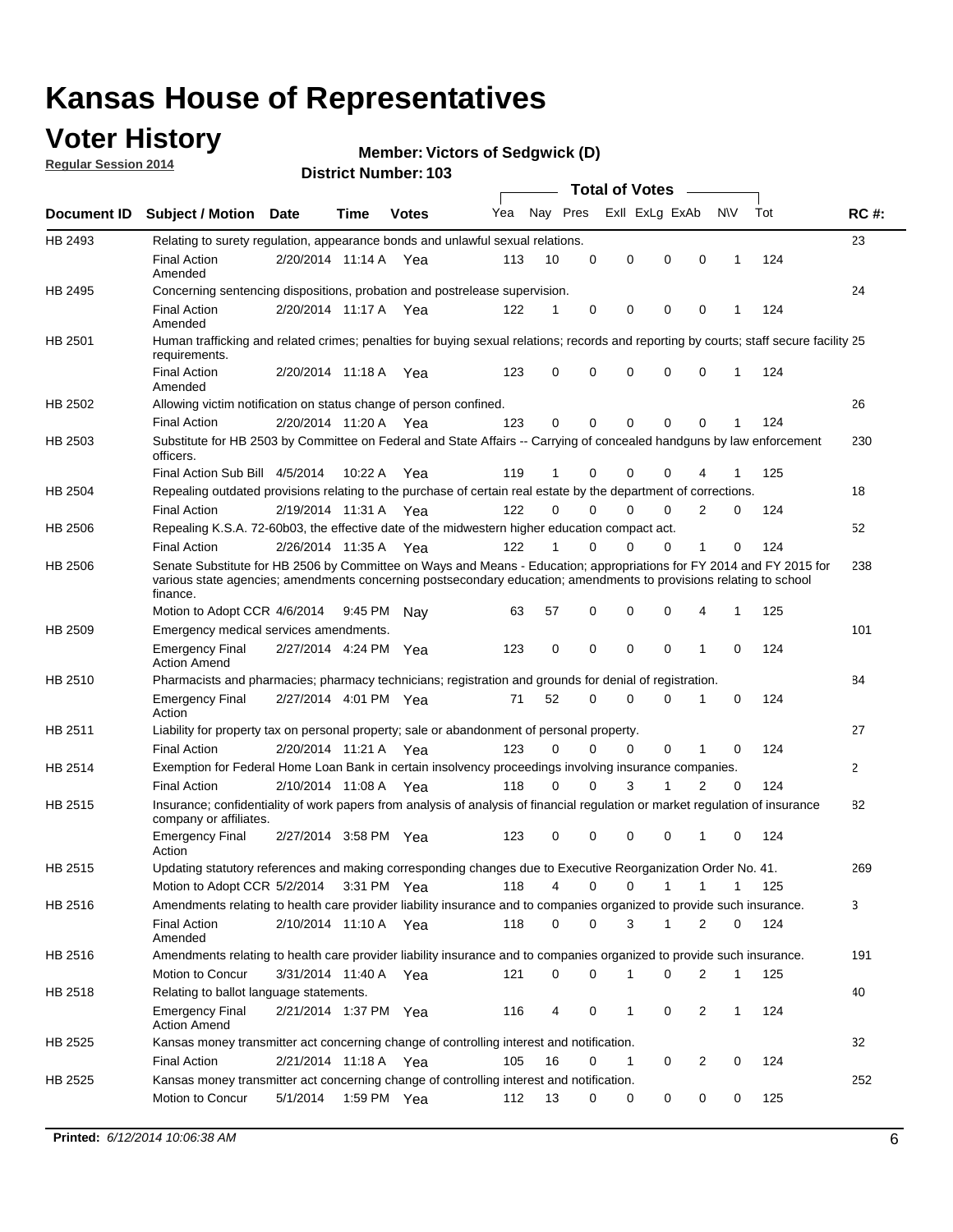#### **Voter History Regular Session 2014**

**Member: Victors of Sedgwick (D)** 

|                    |                                                                                                                                                                                                                                                                                                                                           |                       |             |              |     |    | <b>Total of Votes</b>   |              |          |             |     |     |             |
|--------------------|-------------------------------------------------------------------------------------------------------------------------------------------------------------------------------------------------------------------------------------------------------------------------------------------------------------------------------------------|-----------------------|-------------|--------------|-----|----|-------------------------|--------------|----------|-------------|-----|-----|-------------|
| <b>Document ID</b> | <b>Subject / Motion Date</b>                                                                                                                                                                                                                                                                                                              |                       | Time        | <b>Votes</b> | Yea |    | Nay Pres ExII ExLg ExAb |              |          |             | N\V | Tot | <b>RC#:</b> |
| HB 2533            | Changing interest credit amounts, member distributions upon termination or death and retirement annuities under the KPERS 42<br>Act of 2015.                                                                                                                                                                                              |                       |             |              |     |    |                         |              |          |             |     |     |             |
|                    | <b>Emergency Final</b><br><b>Action Amend</b>                                                                                                                                                                                                                                                                                             | 2/21/2014 1:40 PM Nay |             |              | 94  | 26 | 0                       | 1            | 0        | 2           | 1   | 124 |             |
| HB 2537            | Eliminating font size and type requirement for disclosure statements contained in insurance contracts and explanatory                                                                                                                                                                                                                     |                       |             |              |     |    |                         |              |          |             |     |     | 81          |
|                    | materials printed in any language other than English.<br><b>Emergency Final</b>                                                                                                                                                                                                                                                           | 2/27/2014 3:56 PM Yea |             |              | 119 | 4  | 0                       | 0            | 0        | 1           | 0   | 124 |             |
|                    | Action                                                                                                                                                                                                                                                                                                                                    |                       |             |              |     |    |                         |              |          |             |     |     |             |
| HB 2537            | Insurance; eliminating font and type requirements for certain non-English insurance documents; confidentiality of certain<br>documents; continuation of health insurance for spouse and children of certain emergency personnel and employees of the<br>department of corrections; purchase of certain insurance by the state fair board. |                       |             |              |     |    |                         |              |          |             |     |     | 249         |
|                    | Motion to adopt CCR 4/30/2014 3:58 PM Yea                                                                                                                                                                                                                                                                                                 |                       |             |              | 122 | 0  | 0                       | 1            | 1        | $\mathbf 0$ | 1   | 125 |             |
| HB 2538            | Giving landowner right of first refusal for antlers of deer illegally shot on landowner's property.                                                                                                                                                                                                                                       |                       |             |              |     |    |                         |              |          |             |     |     | 102         |
|                    | <b>Emergency Final</b><br><b>Action Amend</b>                                                                                                                                                                                                                                                                                             | 2/27/2014 4:26 PM Yea |             |              | 106 | 17 | 0                       | 0            | 0        | 1           | 0   | 124 |             |
| HB 2541            | Substitute for HB2541 by Committee on Local Government—plastic bottles and containers; labeling; solid waste landfill<br>restrictions.                                                                                                                                                                                                    |                       |             |              |     |    |                         |              |          |             |     |     | 121         |
|                    | Final Action Sub Bill 3/17/2014 11:21 A Yea                                                                                                                                                                                                                                                                                               |                       |             |              | 102 | 21 | 0                       | 0            | 0        | 2           | 0   | 125 |             |
| HB 2542            | Property tax exemption for amateur-built aircraft.                                                                                                                                                                                                                                                                                        |                       |             |              |     |    |                         |              |          |             |     |     | 112         |
|                    | <b>Final Action</b><br>Amended                                                                                                                                                                                                                                                                                                            | 3/13/2014 11:22 A Yea |             |              | 116 | 4  | 0                       | $\mathbf{1}$ | 1        | 2           | 1   | 125 |             |
| HB 2544            | Authorizing postsecondary educational institutions to enter into the state authorization reciprocity agreement to provide<br>distance education.                                                                                                                                                                                          |                       |             |              |     |    |                         |              |          |             |     |     | 17          |
|                    | <b>Final Action</b>                                                                                                                                                                                                                                                                                                                       | 2/17/2014 11:21 A Yea |             |              | 120 | 0  | 0                       | 3            | 0        | 1           | 0   | 124 |             |
| HB 2545            | Extending sunset date on certain agriculture fees from July 1, 2015, to July 1, 2019.                                                                                                                                                                                                                                                     |                       |             |              |     |    |                         |              |          |             |     |     | 68          |
|                    | <b>Final Action</b><br>Amended                                                                                                                                                                                                                                                                                                            | 2/27/2014 10:25 A Yea |             |              | 99  | 24 | 0                       | $\mathbf 0$  | $\Omega$ | 1           | 0   | 124 |             |
| HB 2547            | Changing the map copy requirement in mining permit application.                                                                                                                                                                                                                                                                           |                       |             |              |     |    |                         |              |          |             |     |     | 53          |
|                    | <b>Final Action</b>                                                                                                                                                                                                                                                                                                                       | 2/26/2014 11:36 A     |             | Yea          | 123 | 0  | 0                       | 0            | 0        | 1           | 0   | 124 |             |
| HB 2548            | Creating the water program management fund and transferring the air quality fee fund.                                                                                                                                                                                                                                                     |                       |             |              |     |    |                         |              |          |             |     |     | 46          |
|                    | <b>Emergency Final</b><br>Action                                                                                                                                                                                                                                                                                                          | 2/21/2014 1:46 PM Yea |             |              | 119 | 1  | 0                       | 1            | 0        | 2           | 1   | 124 |             |
| HB 2549            | Allowing burial of hazardous waste on-site.                                                                                                                                                                                                                                                                                               |                       |             |              |     |    |                         |              |          |             |     |     | 54          |
|                    | <b>Final Action</b>                                                                                                                                                                                                                                                                                                                       | 2/26/2014 11:38 A     |             | Yea          | 123 | 0  | $\mathbf 0$             | $\mathbf 0$  | 0        | 1           | 0   | 124 |             |
| HB 2550            | Repeal of the atmospheric mercury deposition monitoring network.                                                                                                                                                                                                                                                                          |                       |             |              |     |    |                         |              |          |             |     |     | 33          |
|                    | <b>Final Action</b>                                                                                                                                                                                                                                                                                                                       | 2/21/2014 11:20 A Yea |             |              | 92  | 29 | 0                       | $\mathbf{1}$ | 0        | 2           | 0   | 124 |             |
| HB 2551            | Repealing regulation of PCB disposal facilities.                                                                                                                                                                                                                                                                                          |                       |             |              |     |    |                         |              |          |             |     |     | 47          |
|                    | <b>Emergency Final</b><br>Action Amend                                                                                                                                                                                                                                                                                                    | 2/21/2014 1:47 PM Yea |             |              | 100 | 20 | 0                       | $\mathbf{1}$ | 0        | 2           | 1   | 124 |             |
| HB 2551            | Repealing the regulation of PCB disposal facilities; making changes to the atmospheric mercury deposition monitoring network 271<br>and the disposal of plastic bottles, containers and solid waste.                                                                                                                                      |                       |             |              |     |    |                         |              |          |             |     |     |             |
|                    | Motion to Adopt CCR 5/2/2014                                                                                                                                                                                                                                                                                                              |                       | 3:45 PM Yea |              | 105 | 17 | 0                       | 0            | 1        | 1           | 1   | 125 |             |
| HB 2552            | Managed care organizations, prompt payment.                                                                                                                                                                                                                                                                                               |                       |             |              |     |    |                         |              |          |             |     |     | 69          |
|                    | <b>Final Action</b><br>Amended                                                                                                                                                                                                                                                                                                            | 2/27/2014 10:26 A Yea |             |              | 123 | 0  | 0                       | 0            | 0        | 1           | 0   | 124 |             |
| HB 2552            | Kansas medical assistance program; managed care organizations; consent for expansion of certain medicaid services.                                                                                                                                                                                                                        |                       |             |              |     |    |                         |              |          |             |     |     | 225         |
|                    | Motion to Concur                                                                                                                                                                                                                                                                                                                          | 4/4/2014              | 6:13 PM Nay |              | 68  | 54 | 0                       | 0            | 1        | 2           | 0   | 125 |             |
| HB 2553            | Health care compact.                                                                                                                                                                                                                                                                                                                      |                       |             |              |     |    |                         |              |          |             |     |     | 141         |
|                    | <b>Final Action</b>                                                                                                                                                                                                                                                                                                                       | 3/24/2014 10:15 A     |             | Nay          | 74  | 48 | 0                       | 0            | 0        | 3           | 0   | 125 |             |
| HB 2555            | Release of information in support of arrest warrants and search warrants.                                                                                                                                                                                                                                                                 |                       |             |              |     |    |                         |              |          |             |     |     | 86          |
|                    | <b>Emergency Final</b><br><b>Action Amend</b>                                                                                                                                                                                                                                                                                             | 2/27/2014 4:04 PM Yea |             |              | 113 | 10 | 0                       | 0            | 0        | 1           | 0   | 124 |             |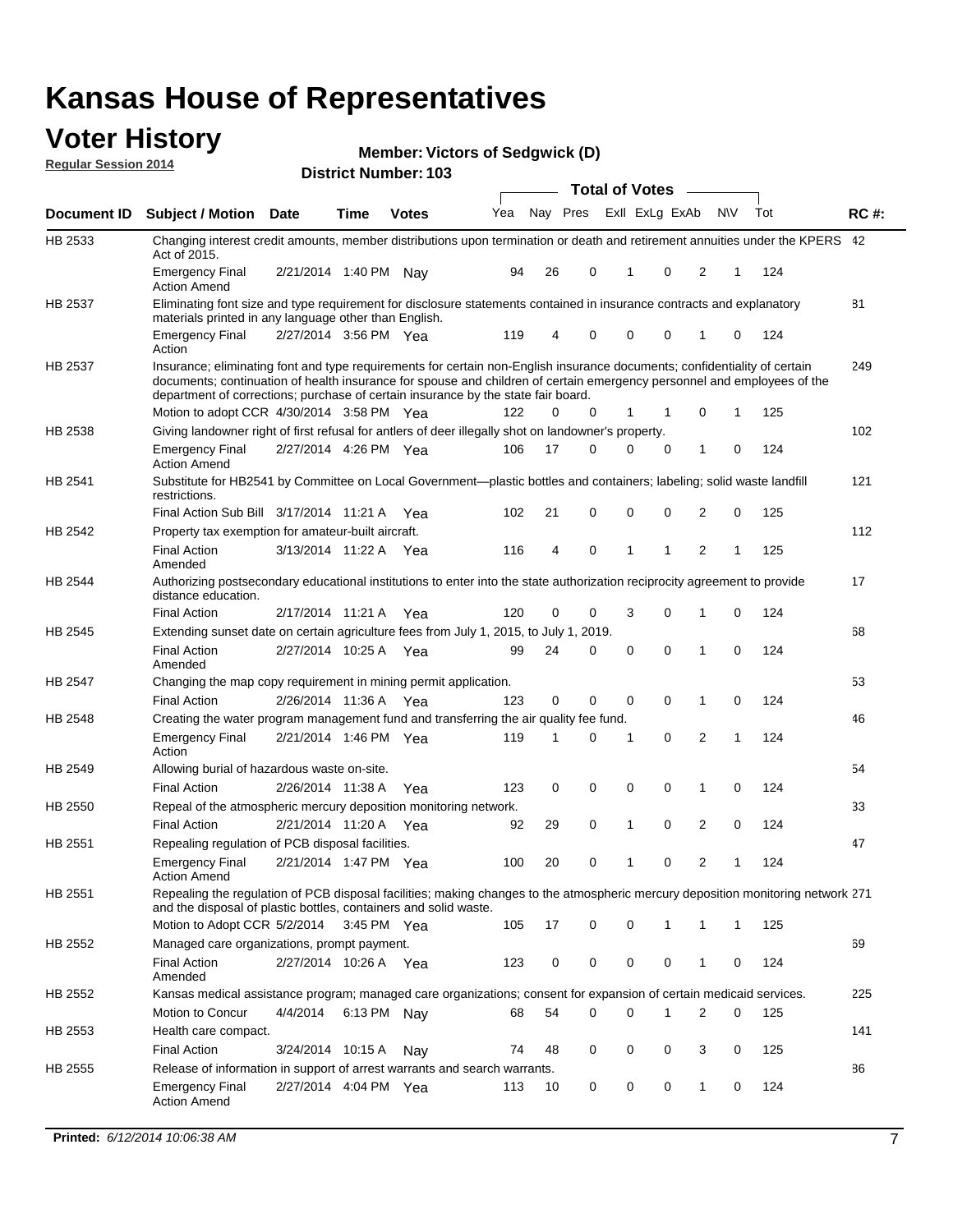### **Voter History**

**Regular Session 2014**

```
Member: Victors of Sedgwick (D)
```

|                |                                                                                                                                                                                                                                                                                                                                                           |                       |         |              |     |          |   | <b>Total of Votes</b> |             |              |             |     |             |
|----------------|-----------------------------------------------------------------------------------------------------------------------------------------------------------------------------------------------------------------------------------------------------------------------------------------------------------------------------------------------------------|-----------------------|---------|--------------|-----|----------|---|-----------------------|-------------|--------------|-------------|-----|-------------|
|                | Document ID Subject / Motion Date                                                                                                                                                                                                                                                                                                                         |                       | Time    | <b>Votes</b> | Yea | Nay Pres |   | Exll ExLg ExAb        |             |              | N\V         | Tot | <b>RC#:</b> |
| <b>HB 2557</b> | Changing penalties for certain taxpayers who file incorrect returns under Kansas income tax act.                                                                                                                                                                                                                                                          |                       |         |              |     |          |   |                       |             |              |             |     | 21          |
|                | <b>Final Action</b><br>Amended                                                                                                                                                                                                                                                                                                                            | 2/19/2014 11:35 A     |         | Yea          | 122 | 0        | 0 | 0                     | 0           | 2            | $\mathbf 0$ | 124 |             |
| HB 2561        | Licensure of pharmacists and registration of pharmacy interns by board of pharmacy.                                                                                                                                                                                                                                                                       |                       |         |              |     |          |   |                       |             |              |             |     | 55          |
|                | <b>Final Action</b>                                                                                                                                                                                                                                                                                                                                       | 2/26/2014 11:39 A Yea |         |              | 105 | 18       | 0 | 0                     | 0           | 1            | 0           | 124 |             |
| HB 2564        | Requiring 60-day wait before re-employment for retirement benefit eligibility.                                                                                                                                                                                                                                                                            |                       |         |              |     |          |   |                       |             |              |             |     | 43          |
|                | <b>Emergency Final</b><br>Action                                                                                                                                                                                                                                                                                                                          | 2/21/2014 1:41 PM Yea |         |              | 120 | 0        | 0 | 1                     | 0           | 2            | 1           | 124 |             |
| HB 2566        | Requiring court fee for forensic audio and video examination services.                                                                                                                                                                                                                                                                                    |                       |         |              |     |          |   |                       |             |              |             |     | 93          |
|                | <b>Emergency Final</b><br>Action                                                                                                                                                                                                                                                                                                                          | 2/27/2014 4:12 PM Yea |         |              | 123 | 0        | 0 | 0                     | $\mathbf 0$ | $\mathbf{1}$ | 0           | 124 |             |
| HB 2568        | Domestic relations; Kansas family law code; child support guidelines.                                                                                                                                                                                                                                                                                     |                       |         |              |     |          |   |                       |             |              |             |     | 70          |
|                | <b>Final Action</b><br>Amended                                                                                                                                                                                                                                                                                                                            | 2/27/2014 10:27 A     |         | Yea          | 123 | 0        | 0 | 0                     | $\mathbf 0$ | 1            | 0           | 124 |             |
| HB 2568        | Domestic relations; Kansas family law code; child support guidelines.                                                                                                                                                                                                                                                                                     |                       |         |              |     |          |   |                       |             |              |             |     | 268         |
|                | Motion to adopt CCR 5/2/2014                                                                                                                                                                                                                                                                                                                              |                       |         | 3:28 PM Yea  | 123 | 0        | 0 | 0                     | 1           | 1            | $\mathbf 0$ | 125 |             |
| HB 2576        | Employment security law; creation of "new employer rate."                                                                                                                                                                                                                                                                                                 |                       |         |              |     |          |   |                       |             |              |             |     | 71          |
|                | <b>Final Action</b><br>Amended                                                                                                                                                                                                                                                                                                                            | 2/27/2014 10:28 A Yea |         |              | 123 | 0        | 0 | 0                     | 0           | 1            | 0           | 124 |             |
| HB 2576        | Employment security law; creation of "new employer rate."                                                                                                                                                                                                                                                                                                 |                       |         |              |     |          |   |                       |             |              |             |     | 159         |
|                | Motion to Concur                                                                                                                                                                                                                                                                                                                                          | 3/25/2014 10:47 A     |         | Yea          | 122 | 0        | 0 | 1                     | 0           | 2            | 0           | 125 |             |
| HB 2577        | Allowing parents to remain anonymous when surrendering an infant under the newborn protection act.                                                                                                                                                                                                                                                        |                       |         |              |     |          |   |                       |             |              |             |     | 56          |
|                | <b>Final Action</b><br>Amended                                                                                                                                                                                                                                                                                                                            | 2/26/2014 11:41 A Yea |         |              | 123 | $\Omega$ | 0 | 0                     | $\Omega$    | 1            | 0           | 124 |             |
| HB 2577        | Allowing parents to remain anonymous when surrendering an infant under the newborn protection act.                                                                                                                                                                                                                                                        |                       |         |              |     |          |   |                       |             |              |             |     | 220         |
|                | Motion to Concur                                                                                                                                                                                                                                                                                                                                          | 4/4/2014              | 11:45 A | Yea          | 121 | $\Omega$ | 0 | 1                     | 1           | 1            | 1           | 125 |             |
| HB 2578        | Certification by chief law enforcement officer for transfer of a firearm when required by federal law.                                                                                                                                                                                                                                                    |                       |         |              |     |          |   |                       |             |              |             |     | 122         |
|                | <b>Final Action</b><br>Amended                                                                                                                                                                                                                                                                                                                            | 3/17/2014 11:22 A     |         | Yea          | 123 | $\Omega$ | 0 | 0                     | 0           | 2            | 0           | 125 |             |
| HB 2578        | Regulating the possession of weapons.                                                                                                                                                                                                                                                                                                                     |                       |         |              |     |          |   |                       |             |              |             |     | 235         |
|                | Motion to Adopt CCR 4/5/2014 4:40 PM Nay                                                                                                                                                                                                                                                                                                                  |                       |         |              | 102 | 19       | 0 | 0                     | 0           | 4            | 0           | 125 |             |
| HB 2580        | Specifying the duties of the state fire marshal relating to regional emergency response teams for hazardous materials and<br>search and rescue incidents.                                                                                                                                                                                                 |                       |         |              |     |          |   |                       |             |              |             |     | 72          |
|                | <b>Final Action</b><br>Amended                                                                                                                                                                                                                                                                                                                            | 2/27/2014 10:29 A     |         | Yea          | 113 | 10       | 0 | 0                     | $\mathbf 0$ | 1            | 0           | 124 |             |
| HB 2580        | Kansas Real Estate Appraisal Board; licensee fingerprinting and criminal background checks.                                                                                                                                                                                                                                                               |                       |         |              |     |          |   |                       |             |              |             |     | 272         |
|                | Motion to adopt CCR 5/2/2014                                                                                                                                                                                                                                                                                                                              |                       |         | 3:49 PM Yea  | 115 | 7        | 0 | 0                     | 1           | 1            | 1           | 125 |             |
| HB 2582        | Creating an exemption from food establishment licensing for churches.                                                                                                                                                                                                                                                                                     |                       |         |              |     |          |   |                       |             |              |             |     | 57          |
|                | <b>Final Action</b>                                                                                                                                                                                                                                                                                                                                       | 2/26/2014 11:42 A Yea |         |              | 123 | 0        | 0 | 0                     | 0           |              | 0           | 124 |             |
| HB 2588        | Child in need of care; juvenile offenders; permanent custodians.                                                                                                                                                                                                                                                                                          |                       |         |              |     |          |   |                       |             |              |             |     | 94          |
|                | <b>Emergency Final</b><br><b>Action Amend</b>                                                                                                                                                                                                                                                                                                             | 2/27/2014 4:14 PM Yea |         |              | 123 | 0        | 0 | 0                     | 0           | 1            | 0           | 124 |             |
| HB 2588        | Senate Substitute for HB 2588 by Committee on Judiciary - Concerning children and minors; relating to children in need of<br>care; placement in juvenile detention facilities; permanent custodians; relating to juvenile offenders; alternative adjudication;<br>youth residential centers and services; risk assessment; sentencing; good time credits. |                       |         |              |     |          |   |                       |             |              |             |     | 244         |
|                | Motion to adopt CCR 4/30/2014 3:36 PM Yea                                                                                                                                                                                                                                                                                                                 |                       |         |              | 123 | 0        | 0 | 1                     | 1           | 0            | 0           | 125 |             |
| HB 2591        | Requiring certain audit reports to be filed electronically and to be filed only with the department of administration.                                                                                                                                                                                                                                    |                       |         |              |     |          |   |                       |             |              |             |     | 58          |
|                | <b>Final Action</b>                                                                                                                                                                                                                                                                                                                                       | 2/26/2014 11:43 A Yea |         |              | 123 | 0        | 0 | 0                     | 0           | 1            | 0           | 124 |             |
| HB 2595        | State fossils; the tylosaurus and the pteranodon.                                                                                                                                                                                                                                                                                                         |                       |         |              |     |          |   |                       |             |              |             |     | 73          |
|                | <b>Final Action</b><br>Amended                                                                                                                                                                                                                                                                                                                            | 2/27/2014 10:31 A Yea |         |              | 96  | 27       | 0 | 0                     | 0           | 1            | 0           | 124 |             |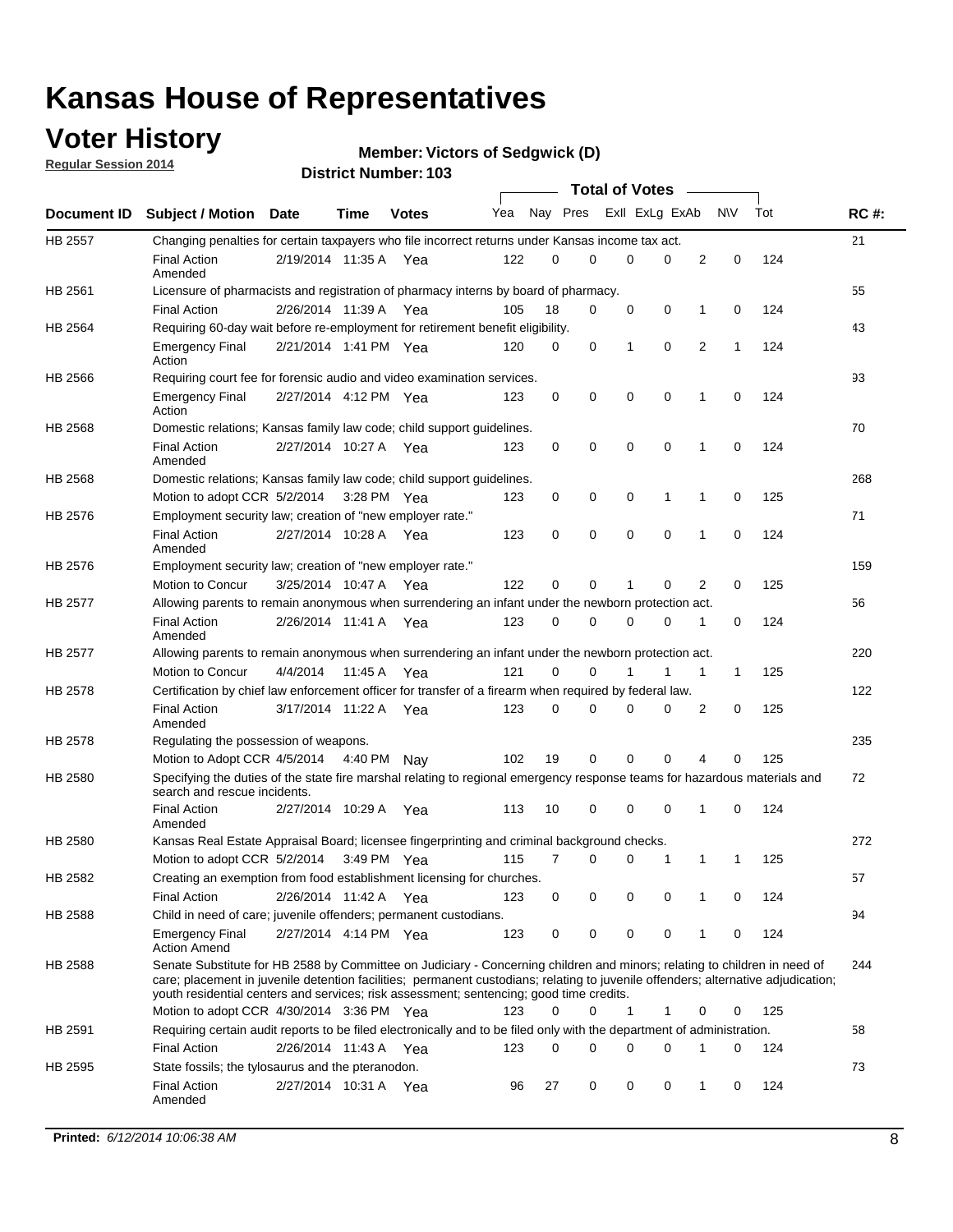### **Voter History**

**Regular Session 2014**

**Member: Victors of Sedgwick (D)** 

|         |                                                                                                                                                                                                                                       |                       |             |              |     |                |             | <b>Total of Votes</b> |              |                |           |     |             |
|---------|---------------------------------------------------------------------------------------------------------------------------------------------------------------------------------------------------------------------------------------|-----------------------|-------------|--------------|-----|----------------|-------------|-----------------------|--------------|----------------|-----------|-----|-------------|
|         | Document ID Subject / Motion Date                                                                                                                                                                                                     |                       | Time        | <b>Votes</b> | Yea |                | Nay Pres    | Exll ExLg ExAb        |              |                | <b>NV</b> | Tot | <b>RC#:</b> |
| HB 2596 | Computation of retirement benefits when a state officer or employee is placed on furlough or has reduction in compensation.                                                                                                           |                       |             |              |     |                |             |                       |              |                |           |     | 74          |
|         | <b>Final Action</b>                                                                                                                                                                                                                   | 2/27/2014 10:33 A     |             | Yea          | 123 | 0              | $\Omega$    | 0                     | $\Omega$     |                | 0         | 124 |             |
| HB 2596 | Computation of retirement benefits when a state officer or employee is placed on furlough or has reduction in<br>compensation.                                                                                                        |                       |             |              |     |                |             |                       |              |                |           |     | 246         |
|         | Motion to adopt CCR 4/30/2014 3:45 PM Yea                                                                                                                                                                                             |                       |             |              | 123 | 0              | 0           | 1                     | 1            | 0              | 0         | 125 |             |
| HB 2597 | Municipal recycling services                                                                                                                                                                                                          |                       |             |              |     |                |             |                       |              |                |           |     | 97          |
|         | <b>Emergency Final</b><br><b>Action Amend</b>                                                                                                                                                                                         | 2/27/2014 4:20 PM Yea |             |              | 105 | 18             | 0           | $\mathbf 0$           | $\mathbf 0$  | 1              | 0         | 124 |             |
| HB 2599 | Authorizing the secretary of state to grant an easement to the unified government of Wyandotte county.                                                                                                                                |                       |             |              |     |                |             |                       |              |                |           |     | 22          |
|         | <b>Final Action</b>                                                                                                                                                                                                                   | 2/19/2014 11:37 A     |             | Yea          | 120 | $\overline{2}$ | $\Omega$    | 0                     | $\Omega$     | $\overline{2}$ | 0         | 124 |             |
| HB 2599 | Authorizing the secretary of state to grant an easement to the unified government of Wyandotte county.                                                                                                                                |                       |             |              |     |                |             |                       |              |                |           |     | 118         |
|         | Motion to Concur                                                                                                                                                                                                                      | 3/14/2014 11:25 A Yea |             |              | 118 | $\Omega$       | $\Omega$    | 2                     | 1            | 4              | 0         | 125 |             |
| HB 2602 | Increasing the percentage of unclassified employees allowed to be employed by KPERS from 25% to 50%.                                                                                                                                  |                       |             |              |     |                |             |                       |              |                |           |     | 44          |
|         | <b>Emergency Final</b><br>Action                                                                                                                                                                                                      | 2/21/2014 1:43 PM Yea |             |              | 107 | 13             | $\Omega$    | 1                     | $\Omega$     | 2              | 1         | 124 |             |
| HB 2602 | Increasing the percentage of unclassified employees allowed to be employed by KPERS from 25% to 50%.                                                                                                                                  |                       |             |              |     |                |             |                       |              |                |           |     | 195         |
|         | Motion to Concur                                                                                                                                                                                                                      | 4/1/2014              | 10:57 A     | Nav          | 108 | 15             | 0           | 1                     | 0            | 1              | 0         | 125 |             |
| HB 2609 | Practice of pharmacy; filling and refilling of prescriptions.                                                                                                                                                                         |                       |             |              |     |                |             |                       |              |                |           |     | 105         |
|         | <b>Emergency Final</b><br><b>Action Amend</b>                                                                                                                                                                                         | 2/27/2014 4:29 PM Yea |             |              | 123 | 0              | $\mathbf 0$ | $\mathbf 0$           | $\mathbf 0$  | 1              | 0         | 124 |             |
| HB 2611 | Conduct of dental offices.                                                                                                                                                                                                            |                       |             |              |     |                |             |                       |              |                |           |     | 83          |
|         | <b>Emergency Final</b><br>Action                                                                                                                                                                                                      | 2/27/2014 3:59 PM Yea |             |              | 123 | 0              | $\mathbf 0$ | $\mathbf 0$           | $\mathbf 0$  | 1              | 0         | 124 |             |
| HB 2612 | Relating to district judge and district magistrate judge vacancies.                                                                                                                                                                   |                       |             |              |     |                |             |                       |              |                |           |     | 75          |
|         | <b>Final Action</b><br>Amended                                                                                                                                                                                                        | 2/27/2014 10:34 A     |             | Nav          | 106 | 17             | $\mathbf 0$ | $\mathbf 0$           | 0            | 1              | 0         | 124 |             |
| HB 2613 | Relating to the issuance of stillbirth and unborn child's death certificates.                                                                                                                                                         |                       |             |              |     |                |             |                       |              |                |           |     | 103         |
|         | <b>Emergency Final</b><br><b>Action Amend</b>                                                                                                                                                                                         | 2/27/2014 4:27 PM Yea |             |              | 122 | 1              | 0           | $\mathbf 0$           | $\mathbf 0$  | 1              | 0         | 124 |             |
| HB 2615 | Substitute for HB 2615 by Committee on Commerce, Labor and Economic Development - Workers compensation assigned<br>risk pool.                                                                                                         |                       |             |              |     |                |             |                       |              |                |           |     | 185         |
|         | EFA Sub Bill<br>Amended                                                                                                                                                                                                               | 3/26/2014 3:42 PM Nay |             |              | 98  | 25             | 0           | 1                     | $\mathbf 0$  | 1              | 0         | 125 |             |
| HB 2616 | Secretary of labor; explore agreement to allow state of Kansas to enforce OSHA standards.                                                                                                                                             |                       |             |              |     |                |             |                       |              |                |           |     | 92          |
|         | <b>Emergency Final</b><br>Action                                                                                                                                                                                                      | 2/27/2014 4:11 PM Nay |             |              | 93  | 30             | 0           | 0                     | 0            | 1              | 0         | 124 |             |
| HB 2616 | Senate Substitute for HB 2616 by Committee on Commerce - Secretary of labor directed to study state enforcement of OSHA 261<br>standards.                                                                                             |                       |             |              |     |                |             |                       |              |                |           |     |             |
|         | Motion to Concur                                                                                                                                                                                                                      | 5/2/2014 11:47 A Nay  |             |              | 94  | 30             | 0           | 0                     | $\mathbf{1}$ | 0              | 0         | 125 |             |
| HB 2633 | Substitute for HB 2633 by Committee on Corrections and Juvenile Justice - Juvenile offenders; youth residential centers and<br>services; risk assessment; raising the age for prosecution as an adult; sentencing; good time credits. |                       |             |              |     |                |             |                       |              |                |           |     | 106         |
|         | EFA Sub Bill<br>Amended                                                                                                                                                                                                               | 2/27/2014 4:31 PM Yea |             |              | 122 | 1              | $\Omega$    | 0                     | 0            | $\mathbf{1}$   | 0         | 124 |             |
| HB 2636 | Secretary of health and environment and air quality standards.                                                                                                                                                                        |                       |             |              |     |                |             |                       |              |                |           |     | 45          |
|         | <b>Emergency Final</b><br><b>Action Amend</b>                                                                                                                                                                                         | 2/21/2014 1:44 PM Yea |             |              | 89  | 31             | 0           | 1                     | 0            | 2              | 1         | 124 |             |
| HB 2636 | Secretary of health and environment and air quality standards.                                                                                                                                                                        |                       |             |              |     |                |             |                       |              |                |           |     | 212         |
|         | Sub motion to concur 4/3/2014                                                                                                                                                                                                         |                       | 7:20 PM Yea |              | 121 | 3              | 0           | $\mathbf 0$           | 0            |                | 0         | 125 |             |
| HB 2642 | Income tax deduction for net gain on the sale of certain horses, cattle or livestock; income tax credit for expenditures to make 131<br>dwelling or facility accessible for persons with a disability.                                |                       |             |              |     |                |             |                       |              |                |           |     |             |
|         | <b>Final Action</b><br>Amended                                                                                                                                                                                                        | 3/20/2014 11:17 A Yea |             |              | 123 | 0              | 0           | 0                     | 1            | 1              | 0         | 125 |             |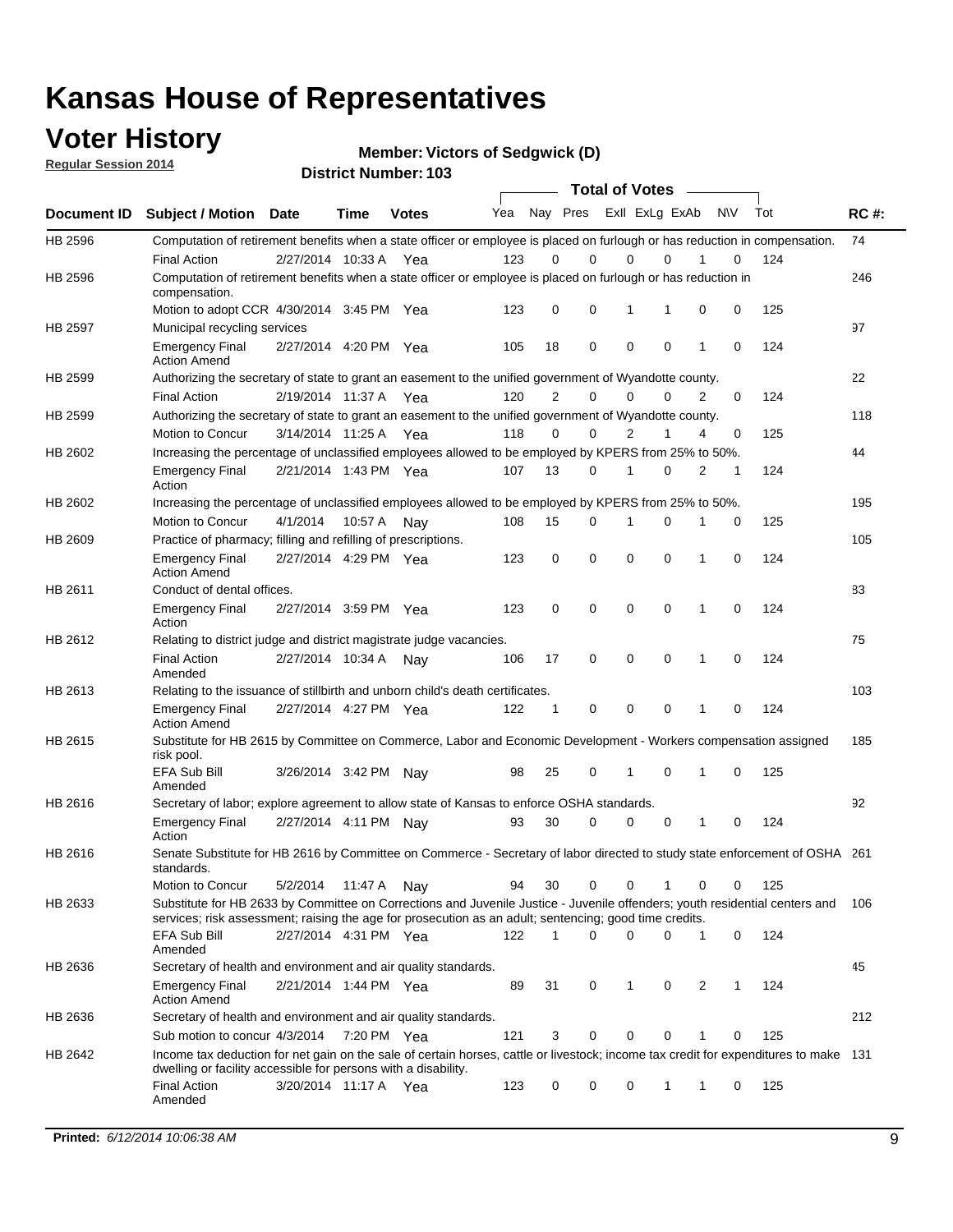#### **Voter History Regular Session 2014**

|  |  | <b>Member: Victors of Sedgwick (D)</b> |  |
|--|--|----------------------------------------|--|
|--|--|----------------------------------------|--|

|             |                                                                                                                                                                                                                                                                                                                                                                                                                               |                       |             | טטו וישעווווערו. ויט |     |       | <b>Total of Votes</b> |                |             |                |     |     |             |
|-------------|-------------------------------------------------------------------------------------------------------------------------------------------------------------------------------------------------------------------------------------------------------------------------------------------------------------------------------------------------------------------------------------------------------------------------------|-----------------------|-------------|----------------------|-----|-------|-----------------------|----------------|-------------|----------------|-----|-----|-------------|
| Document ID | <b>Subject / Motion Date</b>                                                                                                                                                                                                                                                                                                                                                                                                  |                       | <b>Time</b> | <b>Votes</b>         | Yea |       | Nay Pres              | Exll ExLg ExAb |             |                | N\V | Tot | <b>RC#:</b> |
| HB 2643     | Property tax; classification of commercial and industrial machinery and equipment as personal property; reclassification of<br>property upon termination of IRB tax exemption; use of independent appraisers to appraiser certain                                                                                                                                                                                             |                       |             |                      |     |       |                       |                |             |                |     |     | 164         |
|             | <b>Final Action</b><br>Amended                                                                                                                                                                                                                                                                                                                                                                                                | 3/26/2014 10:56 A Yea |             |                      | 123 | 0     | 0                     | 1              | 0           | 1              | 0   | 125 |             |
| HB 2643     | Property tax; classification of commercial and industrial machinery and equipment as personal property; reclassification of<br>property upon termination of IRB tax exemption; use of independent appraisers to appraiser certain complex property; motor<br>vehicles, members of military; mortgage registration tax phase out and replacement with fees; county clerk technology fund;<br>county treasurer technology fund. |                       |             |                      |     |       |                       |                |             |                |     |     | 274         |
|             | Motion to Concur                                                                                                                                                                                                                                                                                                                                                                                                              | 5/2/2014              |             | 5:12 PM Nay          | 16  | - 108 | 0                     | 0              | 0           | 1              | 0   | 125 |             |
| HB 2643     | Property tax; classification of commercial and industrial machinery and equipment as personal property; reclassification of<br>property upon termination of IRB tax exemption; use of independent appraisers to appraiser certain complex property; motor<br>vehicles, members of military; mortgage registration tax phase out and replacement with fees; county clerk technology fund;<br>county treasurer technology fund. |                       |             |                      |     |       |                       |                |             |                |     |     | 286         |
|             | Motion to adopt CCR 5/3/2014                                                                                                                                                                                                                                                                                                                                                                                                  |                       | 1:53 AM     | Nay                  | 70  | 53    | 0                     | 0              | $\mathbf 0$ | 1              | 1   | 125 |             |
| HB 2648     | Property tax exemption for levees.                                                                                                                                                                                                                                                                                                                                                                                            |                       |             |                      |     |       |                       |                |             |                |     |     | 100         |
|             | <b>Emergency Final</b><br><b>Action Amend</b>                                                                                                                                                                                                                                                                                                                                                                                 | 2/27/2014 4:23 PM Yea |             |                      | 100 | 23    | 0                     | $\mathbf 0$    | $\mathbf 0$ | 1              | 0   | 124 |             |
| HB 2651     | County law library.                                                                                                                                                                                                                                                                                                                                                                                                           |                       |             |                      |     |       |                       |                |             |                |     |     | 76          |
|             | <b>Final Action</b><br>Amended                                                                                                                                                                                                                                                                                                                                                                                                | 2/27/2014 10:38 A     |             | Nay                  | 82  | 41    | 0                     | 0              | 0           | 1              | 0   | 124 |             |
| HB 2655     | Allowing veterans with PTSD to seek mental health treatment upon certain convictions.                                                                                                                                                                                                                                                                                                                                         |                       |             |                      |     |       |                       |                |             |                |     |     | 77          |
|             | <b>Final Action</b><br>Amended                                                                                                                                                                                                                                                                                                                                                                                                | 2/27/2014 10:40 A     |             | Yea                  | 123 | 0     | 0                     | $\mathbf 0$    | 0           | 1              | 0   | 124 |             |
| HB 2655     | Senate Substitute for HB 2655 by Committee on Judiciary - Allowing veterans with PTSD to seek mental health treatment<br>upon certain convictions; also amending the crimes of interference with law enforcement and giving a false alarm.                                                                                                                                                                                    |                       |             |                      |     |       |                       |                |             |                |     |     | 224         |
|             | Motion to Concur                                                                                                                                                                                                                                                                                                                                                                                                              | 4/4/2014              |             | 5:42 PM Yea          | 122 | 0     | 0                     | $\Omega$       |             | 2              | 0   | 125 |             |
| HB 2656     | Authorizing the state of Kansas to pay the death gratuity benefit to the designated survivor of a Kansas service member during 48<br>a federal government shutdown and providing for reimbursement to the state                                                                                                                                                                                                               |                       |             |                      |     |       |                       |                |             |                |     |     |             |
|             | <b>Final Action</b>                                                                                                                                                                                                                                                                                                                                                                                                           | 2/26/2014 11:27 A Yea |             |                      | 123 | 0     | 0                     | $\mathbf 0$    | 0           | 1              | 0   | 124 |             |
| HB 2661     | Substitute for HB 2661 by Committee on Energy and Environment - Siting of electric transmission lines; notice and hearing<br>requirements.                                                                                                                                                                                                                                                                                    |                       |             |                      |     |       |                       |                |             |                |     |     | 181         |
|             | EFA Sub Bill                                                                                                                                                                                                                                                                                                                                                                                                                  | 3/26/2014 3:37 PM Yea |             |                      | 119 | 4     | 0                     | 1              | $\mathbf 0$ | 1              | 0   | 125 |             |
| HB 2662     | Expungment of driving under the influence convictions.<br><b>Final Action</b><br>Amended                                                                                                                                                                                                                                                                                                                                      | 3/14/2014 11:22 A Yea |             |                      | 87  | 31    | 0                     | $\overline{2}$ | 1           | 4              | 0   | 125 | 116         |
| HB 2668     | Health insurance for qualified professional associations.                                                                                                                                                                                                                                                                                                                                                                     |                       |             |                      |     |       |                       |                |             |                |     |     | 34          |
|             | <b>Final Action</b><br>Amended                                                                                                                                                                                                                                                                                                                                                                                                | 2/21/2014 11:21 A Yea |             |                      | 114 | 7     | 0                     | 1              | $\mathbf 0$ | $\overline{2}$ | 0   | 124 |             |
| HB 2668     | Predetermination of health insurance benefits                                                                                                                                                                                                                                                                                                                                                                                 |                       |             |                      |     |       |                       |                |             |                |     |     | 262         |
|             | Motion to Concur                                                                                                                                                                                                                                                                                                                                                                                                              | 5/2/2014              |             | 12:05 P Yea          | 97  | 27    | 0                     | 0              | 1           | 0              | 0   | 125 |             |
| HB 2669     | State civil service board; transferred from the department of administration to the office of administrative hearings.                                                                                                                                                                                                                                                                                                        |                       |             |                      |     |       |                       |                |             |                |     |     | 87          |
|             | <b>Emergency Final</b><br>Action                                                                                                                                                                                                                                                                                                                                                                                              | 2/27/2014 4:05 PM Yea |             |                      | 110 | 13    | 0                     | $\mathbf 0$    | 0           | 1              | 0   | 124 |             |
| HB 2673     | Kansas healing arts act; physician assistant licensure act.                                                                                                                                                                                                                                                                                                                                                                   |                       |             |                      |     |       |                       |                |             |                |     |     | 91          |
|             | <b>Emergency Final</b><br><b>Action Amend</b>                                                                                                                                                                                                                                                                                                                                                                                 | 2/27/2014 4:10 PM Yea |             |                      | 105 | 18    | 0                     | 0              | 0           | 1              | 0   | 124 |             |
| HB 2673     | Board of healing arts functions and duties, physician assistants licensure act and podiatry act.                                                                                                                                                                                                                                                                                                                              |                       |             |                      |     |       |                       |                |             |                |     |     | 270         |
|             | Motion to adopt CCR 5/2/2014 3:39 PM Yea                                                                                                                                                                                                                                                                                                                                                                                      |                       |             |                      | 111 | 11    | 0                     | 0              |             | 1              | 1   | 125 |             |
| HB 2675     | Relating to procurement negotiating committees; certified businesses.                                                                                                                                                                                                                                                                                                                                                         |                       |             |                      |     |       |                       |                |             |                |     |     | 165         |
|             | <b>Final Action</b><br>Amended                                                                                                                                                                                                                                                                                                                                                                                                | 3/26/2014 10:57 A Yea |             |                      | 123 | 0     | 0                     | 1              | 0           | 1              | 0   | 125 |             |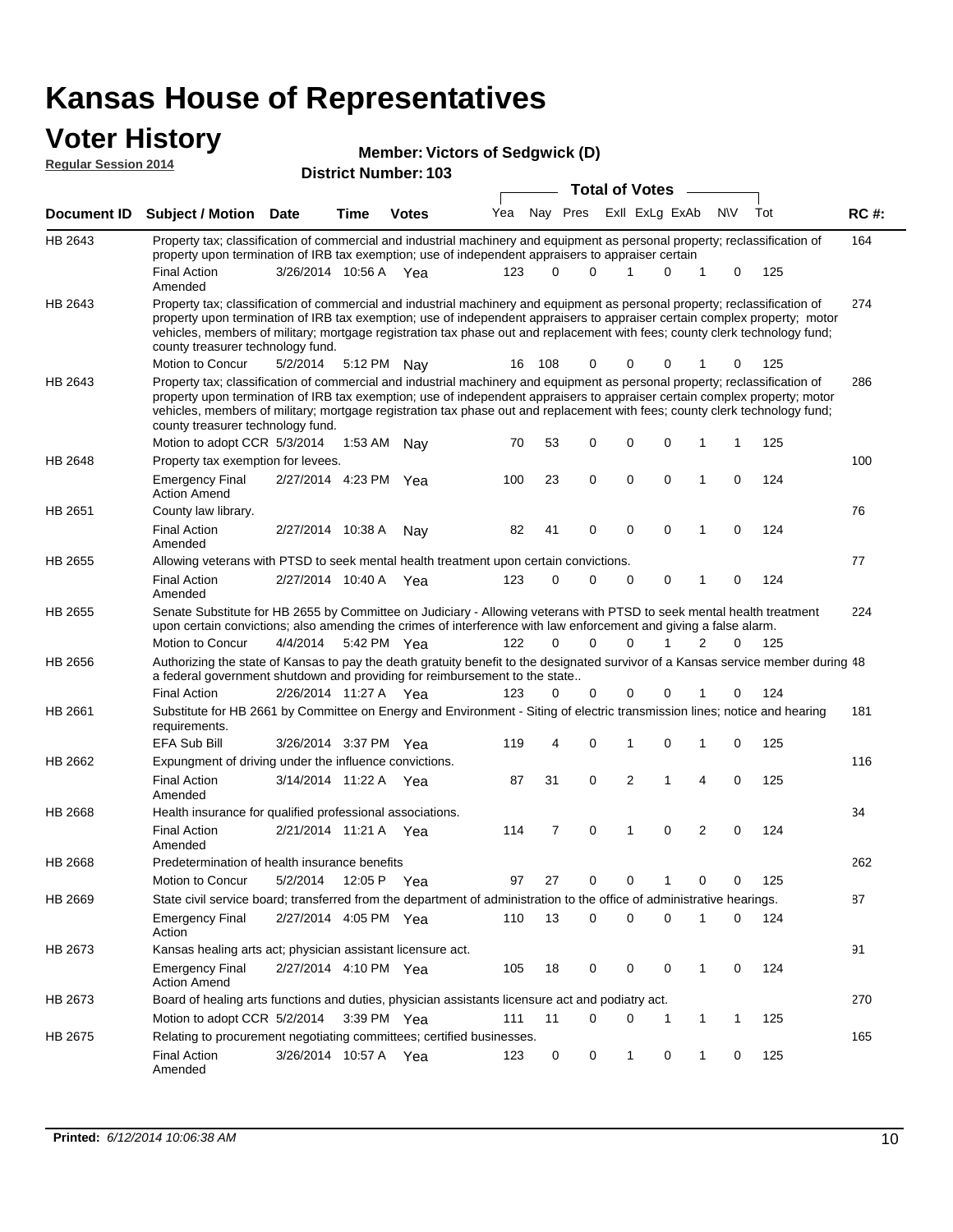### **Voter History**

**Regular Session 2014**

#### **Member: Victors of Sedgwick (D)**

|         |                                                                                                                                                                                                                                                                                                                    |                        |             |              |            |               |                         | <b>Total of Votes</b> |                              |             |               |            |             |
|---------|--------------------------------------------------------------------------------------------------------------------------------------------------------------------------------------------------------------------------------------------------------------------------------------------------------------------|------------------------|-------------|--------------|------------|---------------|-------------------------|-----------------------|------------------------------|-------------|---------------|------------|-------------|
|         | Document ID Subject / Motion Date                                                                                                                                                                                                                                                                                  |                        | Time        | <b>Votes</b> | Yea        | Nay Pres      |                         | Exll ExLg ExAb        |                              |             | N\V           | Tot        | <b>RC#:</b> |
| HB 2681 | Substitute for HB2681 by Committee on Veterans, Military, and Homeland Security--Abolishing the Kansas commission on<br>veterans affairs; creating the Kansas commission on veterans affairs office within the executive branch of government.                                                                     |                        |             |              |            |               |                         |                       |                              |             |               |            | 132         |
| HB 2681 | Final Action Sub Bill 3/20/2014 11:18 A Yea<br>Substitute for HB2681 by Committee on Veterans, Military, and Homeland Security - Abolishing the Kansas commission on<br>veterans affairs; creating the Kansas commission on veterans affairs office within the executive branch of government.<br>Motion to Concur | 4/4/2014 11:41 A       |             | Yea          | 123<br>122 | 0<br>$\Omega$ | $\mathbf 0$<br>$\Omega$ | $\Omega$<br>1         | $\mathbf{1}$<br>$\mathbf{1}$ | 1<br>1      | 0<br>$\Omega$ | 125<br>125 | 219         |
| HB 2684 | Allocating moneys from driver's license fees to the judicial branch nonjudicial salary adjustment fund.                                                                                                                                                                                                            |                        |             |              |            |               |                         |                       |                              |             |               |            | 78          |
|         | <b>Final Action</b>                                                                                                                                                                                                                                                                                                | 2/27/2014 10:41 A Yea  |             |              | 93         | 30            | $\Omega$                | 0                     | $\Omega$                     | 1           | $\mathbf 0$   | 124        |             |
| HB 2687 | Unclaimed property act and hearings.                                                                                                                                                                                                                                                                               |                        |             |              |            |               |                         |                       |                              |             |               |            | 59          |
|         | <b>Final Action</b>                                                                                                                                                                                                                                                                                                | 2/26/2014 11:44 A      |             | Yea          | 119        | 4             | $\mathbf 0$             | $\mathbf 0$           | $\mathbf 0$                  | 1           | $\mathbf 0$   | 124        |             |
| HB 2687 | Unclaimed property act and hearings.                                                                                                                                                                                                                                                                               |                        |             |              |            |               |                         |                       |                              |             |               |            | 251         |
|         | Motion to Concur                                                                                                                                                                                                                                                                                                   | 5/1/2014               | 1:56 PM Yea |              | 125        | $\mathbf 0$   | $\mathbf 0$             | $\mathbf 0$           | $\Omega$                     | $\mathbf 0$ | 0             | 125        |             |
| HB 2689 | Amending which convictions are counted for driving while license canceled, suspended or revoked.                                                                                                                                                                                                                   |                        |             |              |            |               |                         |                       |                              |             |               |            | 231         |
|         | <b>Final Action</b><br>Amended                                                                                                                                                                                                                                                                                     | 4/5/2014               | 10:23 A Yea |              | 121        | 0             | $\Omega$                | $\Omega$              | $\Omega$                     | 4           | 0             | 125        |             |
| HB 2693 | Providing for testing by community colleges for commercial driver's licenses and allowing temporary commercial driver's<br>license holders the ability to drive class A commercial vehicles.                                                                                                                       |                        |             |              |            |               |                         |                       |                              |             |               |            | 104         |
|         | <b>Emergency Final</b><br><b>Action Amend</b>                                                                                                                                                                                                                                                                      | 2/27/2014 4:28 PM Yea  |             |              | 123        | $\mathbf 0$   | $\mathbf 0$             | $\mathbf 0$           | $\mathbf 0$                  | 1           | 0             | 124        |             |
| HB 2693 | Senate Substitute for HB 2693 by Committee on Transportation - Providing for testing by community colleges for commercial 255<br>driver's licenses; entities serving as driver's licenses examiners.                                                                                                               |                        |             |              |            |               |                         |                       |                              |             |               |            |             |
|         | Motion to adopt CCR 5/1/2014 4:42 PM Yea                                                                                                                                                                                                                                                                           |                        |             |              | 125        | 0             | 0                       | 0                     | 0                            | $\mathbf 0$ | 0             | 125        |             |
| HB 2715 | Farm machinery and equipment annual highway permits, commercial drivers' license.                                                                                                                                                                                                                                  |                        |             |              |            |               |                         |                       |                              |             |               |            | 98          |
|         | <b>Emergency Final</b><br><b>Action Amend</b>                                                                                                                                                                                                                                                                      | 2/27/2014 4:21 PM Yea  |             |              | 123        | 0             | $\Omega$                | $\mathbf 0$           | 0                            | 1           | 0             | 124        |             |
| HB 2717 | Registration of operators of assisted living, residential health care, home plus or adult day care facilities.                                                                                                                                                                                                     |                        |             |              |            |               |                         |                       |                              |             |               |            | 175         |
|         | <b>Emergency Final</b><br><b>Action Amend</b>                                                                                                                                                                                                                                                                      | 3/26/2014 3:29 PM Yea  |             |              | 114        | 9             | $\Omega$                | 1                     | 0                            | 1           | 0             | 125        |             |
| HB 2721 | Substitute for Substitute for HB 2721 by Committee on Commerce, Labor and Economic Development †Enacting the<br>business entity standard treatment act.                                                                                                                                                            |                        |             |              |            |               |                         |                       |                              |             |               |            | 117         |
|         | Final Action Sub Bill 3/14/2014 11:23 A Yea                                                                                                                                                                                                                                                                        |                        |             |              | 118        | 0             | 0                       | 2                     |                              | 4           | 0             | 125        |             |
| HB 2721 | Substitute for Substitute for HB 2721 by Committee on Commerce, Labor and Economic Development - Enacting the business 273<br>entity standard treatment act.                                                                                                                                                       |                        |             |              |            |               |                         |                       |                              |             |               |            |             |
|         | Motion to Concur                                                                                                                                                                                                                                                                                                   | 5/2/2014               | 3:59 PM Yea |              | 122        | 0             | 0                       | 0                     | 1                            | 1           | 1             | 125        |             |
| HB 2724 | Uniform commercial driver's license act; definition of tank vehicle.<br><b>Emergency Final</b>                                                                                                                                                                                                                     | 2/27/2014 4:22 PM Yea  |             |              | 122        | $\mathbf{1}$  | $\mathbf 0$             | $\mathbf 0$           | $\mathbf 0$                  | 1           | 0             | 124        | 99          |
|         | Action                                                                                                                                                                                                                                                                                                             |                        |             |              |            |               |                         |                       |                              |             |               |            |             |
| HB 2727 | Expiration of license plates and placards for individuals with disability.                                                                                                                                                                                                                                         |                        |             |              |            |               |                         |                       |                              |             |               |            | 88          |
|         | Emergency Final<br>Action                                                                                                                                                                                                                                                                                          | 2/27/2014 4:06 PM Yea  |             |              | 123        | 0             | 0                       | 0                     | 0                            | 1           | 0             | 124        |             |
| HB 2728 | Permits for the operation of salvage vehicles no longer required to be prepared in triplicate.                                                                                                                                                                                                                     |                        |             |              |            |               |                         |                       |                              |             |               |            | 89          |
|         | <b>Emergency Final</b><br>Action                                                                                                                                                                                                                                                                                   | 2/27/2014 4:07 PM Yea  |             |              | 122        | 1             | 0                       | 0                     | 0                            | 1           | 0             | 124        |             |
| HB 2728 | Permits for the operation of salvage vehicles no longer required to be prepared in triplicate.                                                                                                                                                                                                                     |                        |             |              |            |               |                         |                       |                              |             |               |            | 192         |
|         | Motion to Concur                                                                                                                                                                                                                                                                                                   | 3/31/2014 11:43 A Yea  |             |              | 122        | 0             | 0                       | 1                     | 0                            | 2           | 0             | 125        |             |
| HB 2732 | Sales tax authority for Rooks county for constructing or remodeling a jail facility.                                                                                                                                                                                                                               |                        |             |              |            |               |                         |                       |                              |             |               |            | 232         |
|         | <b>Final Action</b>                                                                                                                                                                                                                                                                                                | 4/5/2014 10:24 A Yea   |             |              | 121        | 0             | 0                       | 0                     | 0                            | 4           | 0             | 125        |             |
| HB 2744 | Insurance; coverage for autism spectrum disorder.                                                                                                                                                                                                                                                                  |                        |             |              |            |               |                         |                       |                              |             |               |            | 137         |
|         | <b>Final Action</b>                                                                                                                                                                                                                                                                                                | 3/21/2014 10:14 A ExAb |             |              | 114        | 3             | 0                       | 0                     | $\mathbf{1}$                 | 6           | $\mathbf{1}$  | 125        |             |
| HB 2745 | Amended<br>Tax lien on property voluntarily transferred.                                                                                                                                                                                                                                                           |                        |             |              |            |               |                         |                       |                              |             |               |            | 166         |
|         | <b>Final Action</b>                                                                                                                                                                                                                                                                                                | 3/26/2014 10:58 A      |             | Yea          | 123        | 0             | 0                       | 1                     | 0                            | 1           | 0             | 125        |             |
|         |                                                                                                                                                                                                                                                                                                                    |                        |             |              |            |               |                         |                       |                              |             |               |            |             |
|         | Printed: 6/12/2014 10:06:38 AM                                                                                                                                                                                                                                                                                     |                        |             |              |            |               |                         |                       |                              |             |               |            | 11          |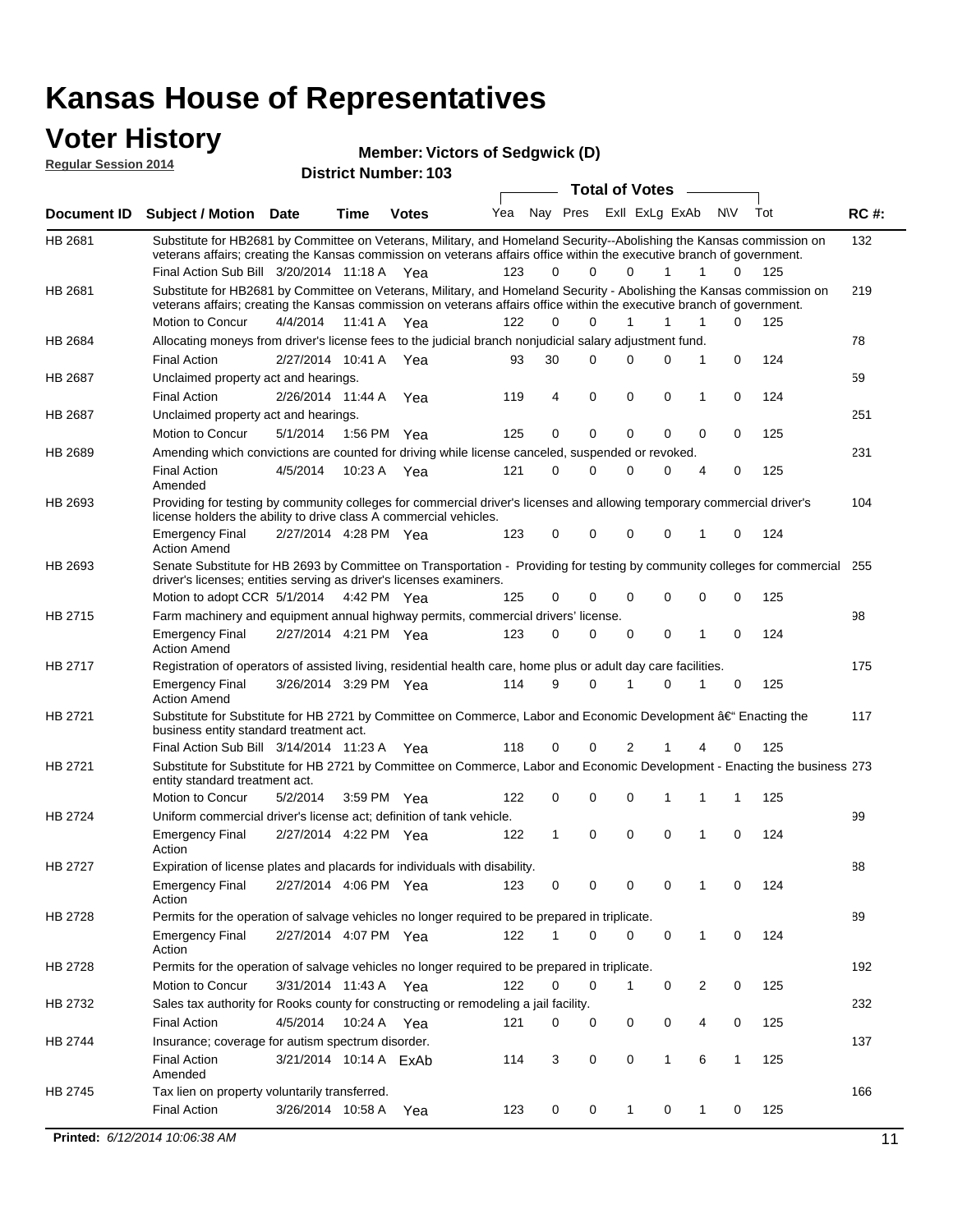## **Voter History**

**Regular Session 2014**

#### **Member: Victors of Sedgwick (D)**

|                    |                                                                                                                                                                                                                                      |                       |             |              |     |          |          | <b>Total of Votes</b> |   |                |                |             |     |             |
|--------------------|--------------------------------------------------------------------------------------------------------------------------------------------------------------------------------------------------------------------------------------|-----------------------|-------------|--------------|-----|----------|----------|-----------------------|---|----------------|----------------|-------------|-----|-------------|
| <b>Document ID</b> | <b>Subject / Motion Date</b>                                                                                                                                                                                                         |                       | Time        | <b>Votes</b> | Yea | Nav Pres |          |                       |   | Exll ExLg ExAb | <b>NV</b>      |             | Tot | <b>RC#:</b> |
| HB 2755            | Repealing the sunset on the Kansas taxpayer transparency act.                                                                                                                                                                        |                       |             |              |     |          |          |                       |   |                |                |             |     | 140         |
|                    | <b>Final Action</b>                                                                                                                                                                                                                  | 3/24/2014 10:13 A     |             | Yea          | 122 | 0        | 0        | 0                     |   | 0              | 3              | 0           | 125 |             |
| HB 2767            | State child death review board.                                                                                                                                                                                                      |                       |             |              |     |          |          |                       |   |                |                |             |     | 167         |
|                    | <b>Final Action</b><br>Amended                                                                                                                                                                                                       | 3/26/2014 10:59 A     |             | Yea          | 123 | 0        | 0        | 1                     |   | $\mathbf 0$    | 1              | 0           | 125 |             |
| <b>HCR 5029</b>    | Urging the Kansas bureau of investigation to establish a blue alert system for the state of Kansas.                                                                                                                                  |                       |             |              |     |          |          |                       |   |                |                |             |     | 95          |
|                    | <b>Emergency Final</b><br><b>Action Amend</b>                                                                                                                                                                                        | 2/27/2014 4:15 PM Yea |             |              | 121 | 2        | 0        | 0                     |   | 0              | 1              | 0           | 124 |             |
| <b>HCR 5031</b>    | Urging Congress to provide for the prompt payment of disability compensation to U.S. Veterans.                                                                                                                                       |                       |             |              |     |          |          |                       |   |                |                |             |     | 125         |
|                    | <b>Final Action</b>                                                                                                                                                                                                                  | 3/19/2014 11:21 A Yea |             |              | 122 | $\Omega$ | $\Omega$ | 0                     |   | 1              | 2              | 0           | 125 |             |
| HR 6049            | Resolution encouraging the creation of a Kansas plan for comprehensive treatment of chronic obstruction pulmonary<br>disease.                                                                                                        |                       |             |              |     |          |          |                       |   |                |                |             |     | 109         |
|                    | <b>Emergency Final</b><br><b>Action Amend</b>                                                                                                                                                                                        | 3/6/2014              | 11:24 A     | Yea          | 120 | 0        | 0        | 2                     | 1 |                | $\overline{2}$ | $\mathbf 0$ | 125 |             |
| HR 6063            | Urging the President to extend the qualifications for the Women's Army Corps Service Medal.                                                                                                                                          |                       |             |              |     |          |          |                       |   |                |                |             |     | 143         |
|                    | <b>Final Action</b>                                                                                                                                                                                                                  | 3/25/2014 10:11 A Yea |             |              | 123 | $\Omega$ | $\Omega$ | 1                     |   | $\Omega$       | 1              | 0           | 125 |             |
| SB 40              | House Substitute for SB 40 by Committee on Corrections and Juvenile Justice †Secretary of corrections; including juvenile<br>offenders in the prison made goods act; authorizing use of correctional industries funds for payment of |                       |             |              |     |          |          |                       |   |                |                |             |     | 123         |
|                    | Final Action Sub Bill 3/17/2014 11:23 A Yea                                                                                                                                                                                          |                       |             |              | 123 | 0        | 0        | 0                     |   | $\Omega$       | 2              | 0           | 125 |             |
| SB 54              | Medical assistance recovery program; rules and regulations.                                                                                                                                                                          |                       |             |              |     |          |          |                       |   |                |                |             |     | 174         |
|                    | <b>Emergency Final</b><br><b>Action Amend</b>                                                                                                                                                                                        | 3/26/2014 3:28 PM Yea |             |              | 95  | 28       | 0        | 1                     |   | 0              | 1              | 0           | 125 |             |
| SB 54              | Amendments to statutes regulating abortions.                                                                                                                                                                                         |                       |             |              |     |          |          |                       |   |                |                |             |     | 214         |
|                    | Motion to Adopt CCR 4/4/2014                                                                                                                                                                                                         |                       | 9:59 AM Nay |              | 112 | 11       | 0        |                       |   | $\mathbf 0$    | 1              | 0           | 125 |             |
| SB 63              | State use law; purchases by municipalities; committee sunset date and chairperson selection.                                                                                                                                         |                       |             |              |     |          |          |                       |   |                |                |             |     | 280         |
|                    | Motion to adopt CCR 5/2/2014                                                                                                                                                                                                         |                       | 8:52 PM Yea |              | 124 | 0        | 0        | 0                     |   | 0              | 1              | 0           | 125 |             |
| SB 99              | Lobbyists defined.                                                                                                                                                                                                                   |                       |             |              |     |          |          |                       |   |                |                |             |     | 184         |
|                    | <b>Emergency Final</b><br>Action                                                                                                                                                                                                     | 3/26/2014 3:41 PM Yea |             |              | 117 | 6        | 0        | 1                     |   | 0              | 1              | 0           | 125 |             |
| SB 147             | House Substitute for SB 147 by Committee on Agriculture and Natural Resources †Amending the powers and duties of the 133<br>Kansas department of agriculture division of conservation and the state conservation commission.         |                       |             |              |     |          |          |                       |   |                |                |             |     |             |
|                    | Final Action Sub Bill 3/20/2014 11:19 A Yea<br>Amended                                                                                                                                                                               |                       |             |              | 123 | 0        | $\Omega$ | 0                     |   | 1              | 1              | 0           | 125 |             |
| <b>SB 218</b>      | House Substitute for SB 218 by Committee on Appropriations-Education; relating to the financing and instruction thereof;                                                                                                             |                       |             |              |     |          |          |                       |   |                |                |             |     | 226         |
|                    | making and concerning appropriations for the fiscal years ending June 30, 2014, and June 30, 2015, for certain agencies.<br>Final Action Sub Bill 4/4/2014<br>Amended                                                                |                       | 6:17 PM Yea |              | 91  | 31       | $\Omega$ | 0                     |   | 1              | $\overline{2}$ | $\Omega$    | 125 |             |
| <b>SB 218</b>      | House Substitute for SB 218 by Committee on Appropriations-Education; relating to the financing and instruction thereof;                                                                                                             |                       |             |              |     |          |          |                       |   |                |                |             |     | 237         |
|                    | making and concerning appropriations for the fiscal years ending June 30, 2014, and June 30, 2015, for certain agencies.                                                                                                             |                       |             |              |     |          |          |                       |   |                |                |             |     |             |
|                    | Sub Motion to Adopt 4/6/2014 12:51 A Nay<br><b>CCR</b>                                                                                                                                                                               |                       |             |              | 55  | 67       | 0        | 0                     |   | 0              | 3              | 0           | 125 |             |
| SB 231             | House Substitute for SB 231 †Concerning valuation and appeals; renaming the state court of tax appeals; timing of<br>decisions.                                                                                                      |                       |             |              |     |          |          |                       |   |                |                |             |     | 134         |
|                    | Final Action Sub Bill 3/20/2014 11:21 A Yea<br>Amended                                                                                                                                                                               |                       |             |              | 123 | 0        | 0        | 0                     |   | 1              | 1              | 0           | 125 |             |
| SB 231             | House Substitute for SB 231 - Concerning valuation and appeals; renaming the state court of tax appeals; timing of<br>decisions                                                                                                      |                       |             |              |     |          |          |                       |   |                |                |             |     | 281         |
|                    | Motion to Adopt CCR 5/2/2014                                                                                                                                                                                                         |                       | 8:56 PM Yea |              | 124 | 0        | 0        | 0                     |   | $\mathbf 0$    | 1              | 0           | 125 |             |
| SB 245             | House Substitute for SB 245 by Committee on Appropriations - Appropriations for FY 2014, FY 2015, and FY 2016 for the<br>department of corrections; capital improvement projects.                                                    |                       |             |              |     |          |          |                       |   |                |                |             |     | 13          |
|                    | Final Action Sub Bill 2/13/2014 11:34 A Nay<br>Amended                                                                                                                                                                               |                       |             |              | 79  | 41       | 0        | 3                     |   | 0              | 1              | 0           | 124 |             |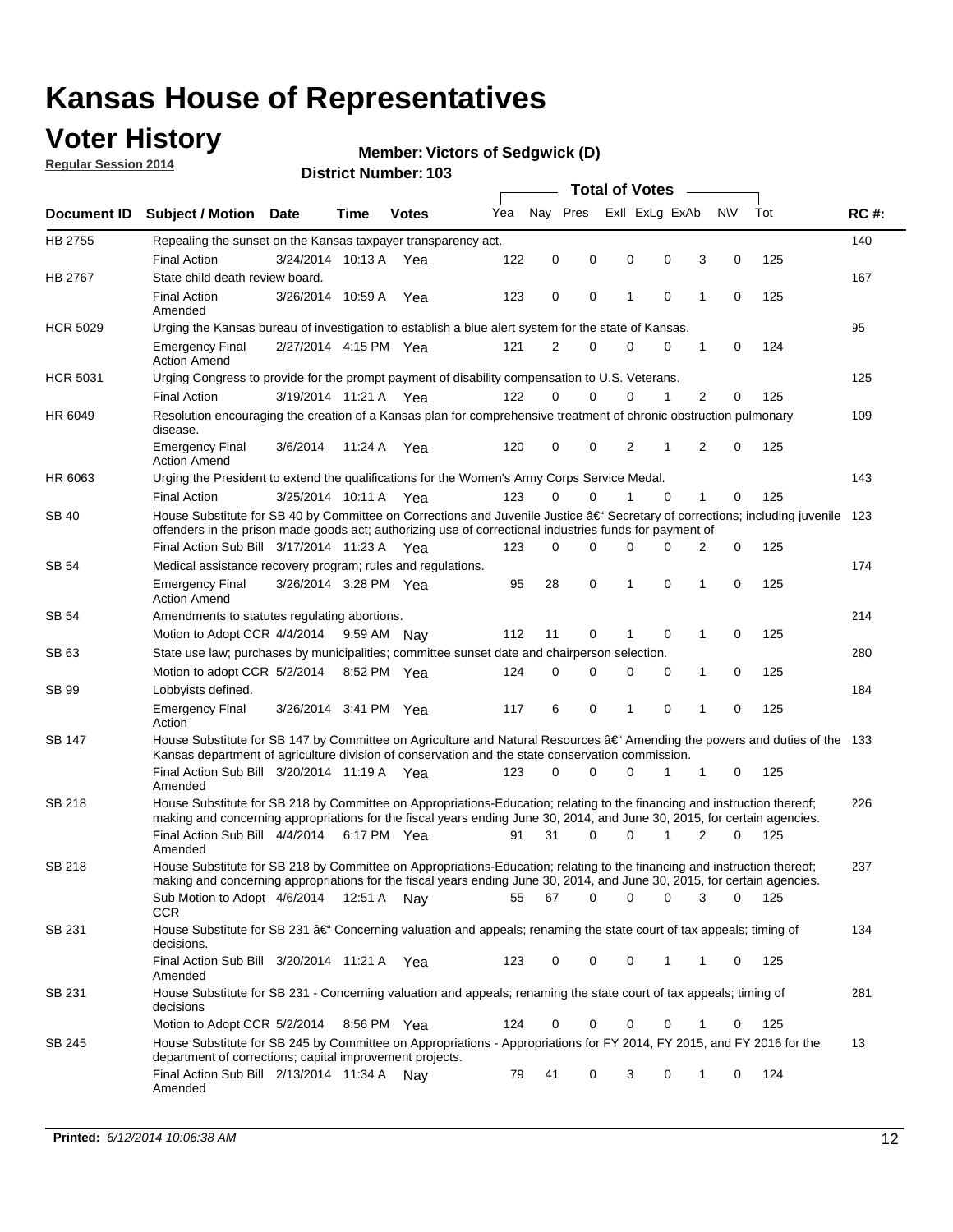#### **Voter History**

#### **Member: Victors of Sedgwick (D)**

**Regular Session 2014**

|               |                                                                                                                                                                                                                                                                                                                                                                                                                                                                                                                                                                                                                                                                                                                                                                                                               |                       |      | DISTRICT MAILIDEL, 102 |     |    |          |          | <b>Total of Votes</b> |             |                |             |     |             |
|---------------|---------------------------------------------------------------------------------------------------------------------------------------------------------------------------------------------------------------------------------------------------------------------------------------------------------------------------------------------------------------------------------------------------------------------------------------------------------------------------------------------------------------------------------------------------------------------------------------------------------------------------------------------------------------------------------------------------------------------------------------------------------------------------------------------------------------|-----------------------|------|------------------------|-----|----|----------|----------|-----------------------|-------------|----------------|-------------|-----|-------------|
|               | Document ID Subject / Motion Date                                                                                                                                                                                                                                                                                                                                                                                                                                                                                                                                                                                                                                                                                                                                                                             |                       | Time | <b>Votes</b>           | Yea |    | Nay Pres |          | Exll ExLg ExAb        |             |                | <b>NV</b>   | Tot | <b>RC#:</b> |
| <b>SB 245</b> | House Substitute for SB 245 by Committee on Appropriations - Education funding; relating to mineral production; creating the<br>mineral production education fund, crediting 20% of remainder from oil and gas tax into such fund, moneys expended on<br>education; abolishing the oil and gas valuation depletion trust fund; allowing the counties to retain funds already in such<br>county's oil and gas valuation depletion trust fund; concerning school financing sources; proceeds from the tax levied by a<br>school district under authority of K.S.A. 2013 Supp. 72-6431, remitted to the state treasury to the credit of the state school<br>district finance fund not to the district's general fund; making and concerning appropriations for fiscal year 2017.<br>Motion to adopt CCR 5/1/2014 |                       |      | 5:06 PM Nay            | 88  | 37 |          | $\Omega$ | 0                     | $\Omega$    | 0              | 0           | 125 | 258         |
| <b>SB 248</b> | Victim notification prior to release of certain inmates.                                                                                                                                                                                                                                                                                                                                                                                                                                                                                                                                                                                                                                                                                                                                                      |                       |      |                        |     |    |          |          |                       |             |                |             |     | 119         |
|               | <b>Final Action</b>                                                                                                                                                                                                                                                                                                                                                                                                                                                                                                                                                                                                                                                                                                                                                                                           | 3/17/2014 11:18 A Yea |      |                        | 122 | 0  |          | 0        | 0                     | 0           | 2              | $\mathbf 1$ | 125 |             |
| SB 254        | Medical assistance recovery program; rules and regulations.                                                                                                                                                                                                                                                                                                                                                                                                                                                                                                                                                                                                                                                                                                                                                   |                       |      |                        |     |    |          |          |                       |             |                |             |     | 179         |
|               | <b>Emergency Final</b><br>Action                                                                                                                                                                                                                                                                                                                                                                                                                                                                                                                                                                                                                                                                                                                                                                              | 3/26/2014 3:34 PM Yea |      |                        | 123 | 0  |          | 0        | 1                     | $\mathbf 0$ | $\mathbf{1}$   | $\mathbf 0$ | 125 |             |
| SB 256        | Attorney general; costs in criminal appeals.                                                                                                                                                                                                                                                                                                                                                                                                                                                                                                                                                                                                                                                                                                                                                                  |                       |      |                        |     |    |          |          |                       |             |                |             |     | 147         |
|               | <b>Final Action</b><br>Amended                                                                                                                                                                                                                                                                                                                                                                                                                                                                                                                                                                                                                                                                                                                                                                                | 3/25/2014 10:16 A     |      | Yea                    | 119 | 4  |          | 0        | 1                     | 0           | 1              | 0           | 125 |             |
| SB 256        | Amending the crime of mistreatment of a dependent adult; creating the crime of mistreatment of an elder person; amending<br>the crime of unlawful sexual relations; amending provisions relating to appearance bonds and surety regulation; amending<br>violations of the Kansas racketeer influenced and corrupt organization act; also concerning the attorney general, costs in<br>criminal appeals.                                                                                                                                                                                                                                                                                                                                                                                                       |                       |      |                        |     |    |          |          |                       |             |                |             |     | 236         |
|               | Motion to Adopt CCR 4/5/2014 6:52 PM Yea                                                                                                                                                                                                                                                                                                                                                                                                                                                                                                                                                                                                                                                                                                                                                                      |                       |      |                        | 118 | 4  |          | 0        | 0                     | 0           | 3              | 0           | 125 |             |
| SB 258        | Amending the juvenile statute of limitations to match adult time limitations for sex crimes.                                                                                                                                                                                                                                                                                                                                                                                                                                                                                                                                                                                                                                                                                                                  |                       |      |                        |     |    |          |          |                       |             |                |             |     | 135         |
|               | <b>Final Action</b><br>Amended                                                                                                                                                                                                                                                                                                                                                                                                                                                                                                                                                                                                                                                                                                                                                                                | 3/20/2014 11:21 A Yea |      |                        | 123 | 0  |          | 0        | 0                     | 1           | 1              | 0           | 125 |             |
| SB 258        | Relating to issuance of certificates of birth resulting in stillbirth.                                                                                                                                                                                                                                                                                                                                                                                                                                                                                                                                                                                                                                                                                                                                        |                       |      |                        |     |    |          |          |                       |             |                |             |     | 259         |
|               | Motion to Adopt CCR 5/1/2014 5:12 PM Yea                                                                                                                                                                                                                                                                                                                                                                                                                                                                                                                                                                                                                                                                                                                                                                      |                       |      |                        | 121 | 4  |          | 0        | 0                     | $\mathbf 0$ | 0              | $\mathbf 0$ | 125 |             |
| SB 263        | Establishing the military funeral honors fund under the adjutant general's office.                                                                                                                                                                                                                                                                                                                                                                                                                                                                                                                                                                                                                                                                                                                            |                       |      |                        |     |    |          |          |                       |             |                |             |     | 148         |
|               | <b>Final Action</b><br>Amended                                                                                                                                                                                                                                                                                                                                                                                                                                                                                                                                                                                                                                                                                                                                                                                | 3/25/2014 10:17 A Yea |      |                        | 123 | 0  |          | 0        | 1                     | 0           | $\mathbf{1}$   | $\mathbf 0$ | 125 |             |
| SB 263        | Veterans and military matters; military honors fund; death gratuity; disabled veterans preference, state jobs and contracts;<br>schools on military reservations, funding.<br>Motion to adopt CCR 5/1/2014 4:47 PM Yea                                                                                                                                                                                                                                                                                                                                                                                                                                                                                                                                                                                        |                       |      |                        | 124 | 0  |          | 0        | 0                     | 0           | 0              | 1           | 125 | 256         |
| SB 265        | Income definition for Homestead Refund eligibility.                                                                                                                                                                                                                                                                                                                                                                                                                                                                                                                                                                                                                                                                                                                                                           |                       |      |                        |     |    |          |          |                       |             |                |             |     | 113         |
|               | <b>Final Action</b>                                                                                                                                                                                                                                                                                                                                                                                                                                                                                                                                                                                                                                                                                                                                                                                           | 3/13/2014 11:23 A Yea |      |                        | 121 | 0  |          | 0        | 1                     | 1           | $\overline{c}$ | 0           | 125 |             |
|               | Amended                                                                                                                                                                                                                                                                                                                                                                                                                                                                                                                                                                                                                                                                                                                                                                                                       |                       |      |                        |     |    |          |          |                       |             |                |             |     |             |
| SB 265        | Definition of income for homestead refund and SAFESR eligibility; income tax credits for adoption expenses and expenses to<br>make dwelling or facility accessible to persons with a disability; income tax deductions, self-employment taxes, expenses<br>related to organ donations, net gain on the sale of certain livestock; withholding, non-resident pass-through entity income;<br>Kansas taxpayer transparency act, sunset; sales tax exemptions.<br>Motion to Adopt CCR 4/4/2014 6:29 PM Yea                                                                                                                                                                                                                                                                                                        |                       |      |                        | 122 | 0  |          | 0        | 0                     | 1           | 2              | 0           | 125 | 227         |
| SB 266        | Mineral severance tax return file date.                                                                                                                                                                                                                                                                                                                                                                                                                                                                                                                                                                                                                                                                                                                                                                       |                       |      |                        |     |    |          |          |                       |             |                |             |     | 114         |
|               | <b>Final Action</b><br>Amended                                                                                                                                                                                                                                                                                                                                                                                                                                                                                                                                                                                                                                                                                                                                                                                | 3/13/2014 11:24 A     |      | Yea                    | 121 | 0  |          | 0        | 1                     | 1           | 2              | 0           | 125 |             |
| SB 266        | Severance tax return and payment dates; sales tax authority for Rooks county; property tax exemptions for certain donations<br>of land to the state and for amateur-built aircraft; sales tax exemptions for surface mining equipment and certain charitable<br>organizations.                                                                                                                                                                                                                                                                                                                                                                                                                                                                                                                                |                       |      |                        |     |    |          |          |                       |             |                |             |     | 266         |
|               | Motion to Adopt CCR 5/2/2014                                                                                                                                                                                                                                                                                                                                                                                                                                                                                                                                                                                                                                                                                                                                                                                  |                       |      | $3:19 \text{ PM}$ Yea  | 122 | 1  |          | 0        | 0                     | 1           | 1              | 0           | 125 |             |
| SB 267        | Insurance; excluding real estate from acceptable security deposits with the commissioner and requiring original handwritten<br>signatures on deposit forms.                                                                                                                                                                                                                                                                                                                                                                                                                                                                                                                                                                                                                                                   |                       |      |                        |     |    |          |          |                       |             |                |             |     | 144         |
|               | <b>Final Action</b>                                                                                                                                                                                                                                                                                                                                                                                                                                                                                                                                                                                                                                                                                                                                                                                           | 3/25/2014 10:12 A     |      | Yea                    | 123 | 0  |          | 0        | 1                     | 0           | 1              | 0           | 125 |             |
| SB 268        | Insurance; Risk-based capital requirements.                                                                                                                                                                                                                                                                                                                                                                                                                                                                                                                                                                                                                                                                                                                                                                   |                       |      |                        |     |    |          |          |                       |             |                |             |     | 145         |
|               | <b>Final Action</b>                                                                                                                                                                                                                                                                                                                                                                                                                                                                                                                                                                                                                                                                                                                                                                                           | 3/25/2014 10:13 A     |      | Yea                    | 123 |    | 0        | 0        | 1                     | 0           | 1              | 0           | 125 |             |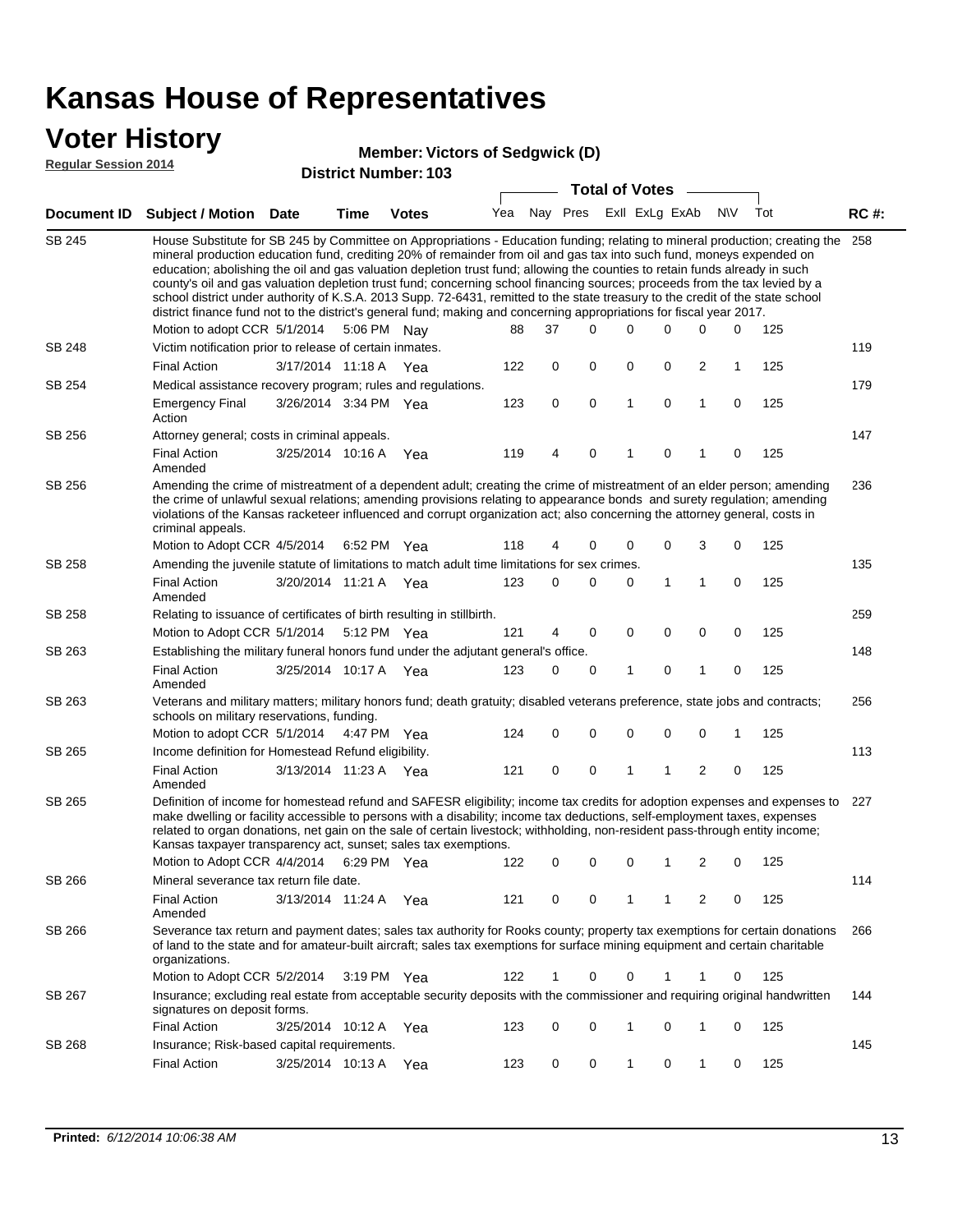### **Voter History**

**Regular Session 2014**

#### **Member: Victors of Sedgwick (D)**

|               |                                                                                                                                                                                    |                        |      |              |     |                |          | <b>Total of Votes</b> |              |   |             |     |             |
|---------------|------------------------------------------------------------------------------------------------------------------------------------------------------------------------------------|------------------------|------|--------------|-----|----------------|----------|-----------------------|--------------|---|-------------|-----|-------------|
| Document ID   | <b>Subject / Motion</b>                                                                                                                                                            | Date                   | Time | <b>Votes</b> | Yea | Nay Pres       |          | Exll ExLg ExAb        |              |   | <b>NV</b>   | Tot | <b>RC#:</b> |
| SB 271        | Amending the Kansas medicaid fraud control act.                                                                                                                                    |                        |      |              |     |                |          |                       |              |   |             |     | 176         |
|               | <b>Emergency Final</b><br><b>Action Amend</b>                                                                                                                                      | 3/26/2014 3:30 PM Yea  |      |              | 123 | 0              | 0        | 1                     | 0            | 1 | $\mathbf 0$ | 125 |             |
| SB 271        | Amending the Kansas medicaid fraud control act.                                                                                                                                    |                        |      |              |     |                |          |                       |              |   |             |     | 228         |
|               | Motion to Adopt CCR 4/4/2014 6:33 PM Yea                                                                                                                                           |                        |      |              | 122 | 0              | 0        | 0                     | 1            | 2 | 0           | 125 |             |
| SB 272        | Eliminating the 3% limit on controlled shooting area acreage in a county.                                                                                                          |                        |      |              |     |                |          |                       |              |   |             |     | 149         |
|               | <b>Final Action</b>                                                                                                                                                                | 3/25/2014 10:19 A Yea  |      |              | 123 | 0              | 0        | 1                     | 0            | 1 | $\mathbf 0$ | 125 |             |
| SB 273        | House Substitute for SB 273 by Committee on Transportation †Commercial vehicles; regulation and registration thereof.                                                              |                        |      |              |     |                |          |                       |              |   |             |     | 168         |
|               | Final Action Sub Bill 3/26/2014 11:00 A Yea<br>Amended                                                                                                                             |                        |      |              | 122 | 1              | 0        | 1                     | 0            | 1 | 0           | 125 |             |
| SB 273        | Regulation of commercial motor vehicles; exemption from rules and regulations of the Kansas corporation commission.                                                                |                        |      |              |     |                |          |                       |              |   |             |     | 265         |
|               | Motion to Adopt CCR 5/2/2014 3:10 PM Nav                                                                                                                                           |                        |      |              | 101 | 22             | 0        | 0                     | 1            | 1 | 0           | 125 |             |
| SB 274        | Political action committees, legislative leadership.                                                                                                                               |                        |      |              |     |                |          |                       |              |   |             |     | 169         |
|               | <b>Final Action</b><br>Amended                                                                                                                                                     | 3/26/2014 11:01 A Nay  |      |              | 108 | 15             | 0        | 1                     | $\mathbf 0$  | 1 | $\mathbf 0$ | 125 |             |
| SB 278        | Establishing the state board of veterinary examiners within the animal health division of the Kansas department of agriculture<br>for a two-year period.                           |                        |      |              |     |                |          |                       |              |   |             |     | 127         |
|               | <b>Final Action</b>                                                                                                                                                                | 3/19/2014 11:24 A      |      | Yea          | 122 | 0              | 0        | 0                     | $\mathbf{1}$ | 2 | 0           | 125 |             |
| SB 284        | Amending the Kansas 911 act.                                                                                                                                                       |                        |      |              |     |                |          |                       |              |   |             |     | 124         |
|               | <b>Final Action</b>                                                                                                                                                                | 3/17/2014 11:24 A      |      | Yea          | 121 | $\overline{2}$ | 0        | $\mathbf 0$           | $\mathbf 0$  | 2 | 0           | 125 |             |
| SB 285        | Optometrists; prohibition against limiting payment for covered services to insurance plan amounts.                                                                                 |                        |      |              |     |                |          |                       |              |   |             |     | 150         |
|               | <b>Final Action</b><br>Amended                                                                                                                                                     | 3/25/2014 10:20 A      |      | Yea          | 123 | 0              | 0        | 1                     | 0            | 1 | $\mathbf 0$ | 125 |             |
| SB 286        | Extending sunset date on certain agriculture fees from July 1, 2015, to July 1, 2019.                                                                                              |                        |      |              |     |                |          |                       |              |   |             |     | 151         |
|               | <b>Final Action</b><br>Amended                                                                                                                                                     | 3/25/2014 10:23 A Yea  |      |              | 76  | 47             | 0        | 1                     | 0            | 1 | $\mathbf 0$ | 125 |             |
| SB 286        | Agriculture; extending sunset date on certain agriculture fees from July 1, 2015, to July 1, 2018; national day of the cowboy;<br>establishing the local food and farm task force. |                        |      |              |     |                |          |                       |              |   |             |     | 264         |
|               | Motion to adopt CCR 5/2/2014 3:04 PM Yea                                                                                                                                           |                        |      |              | 102 | 21             | 0        | $\mathbf 0$           | 1            | 1 | 0           | 125 |             |
| SB 306        | Modernizing certain insurance laws to allow use of additional investments.                                                                                                         |                        |      |              |     |                |          |                       |              |   |             |     | 173         |
|               | <b>Emergency Final</b><br>Action                                                                                                                                                   | 3/26/2014 3:26 PM Yea  |      |              | 123 | 0              | 0        | 1                     | 0            | 1 | $\mathbf 0$ | 125 |             |
| <b>SB 308</b> | Updating the Kansas no-call act.                                                                                                                                                   |                        |      |              |     |                |          |                       |              |   |             |     | 138         |
|               | <b>Final Action</b>                                                                                                                                                                | 3/21/2014 10:15 A ExAb |      |              | 117 | 0              | 0        | 0                     | $\mathbf{1}$ | 6 | 1           | 125 |             |
| SB 309        | Health insurance coverage for qualified professional associations.                                                                                                                 |                        |      |              |     |                |          |                       |              |   |             |     | 182         |
|               | <b>Emergency Final</b><br>Action                                                                                                                                                   | 3/26/2014 3:38 PM Yea  |      |              | 122 | 1              | 0        | 1                     | 0            | 1 | $\mathbf 0$ | 125 |             |
| SB 310        | Grand juries; crimes to consider; amendment of indictment.                                                                                                                         |                        |      |              |     |                |          |                       |              |   |             |     | 180         |
|               | <b>Emergency Final</b><br>Action                                                                                                                                                   | 3/26/2014 3:35 PM Yea  |      |              | 122 | 1              | 0        | 1                     | 0            | 1 | 0           | 125 |             |
| SB 311        | Increasing the noneconomic damages cap and changing rules related to expert evidence.                                                                                              |                        |      |              |     |                |          |                       |              |   |             |     | 142         |
|               | <b>Final Action</b><br>Amended                                                                                                                                                     | 3/24/2014 10:17 A Yea  |      |              | 119 | 3              | $\Omega$ | 0                     | 0            | 3 | 0           | 125 |             |
| SB 311        | Increasing the noneconomic damages cap, changing rules related to expert evidence and repealing statutes pertaining to<br>collateral source benefits.                              |                        |      |              |     |                |          |                       |              |   |             |     | 203         |
|               | Motion to adopt CCR 4/3/2014 6:15 PM Yea                                                                                                                                           |                        |      |              | 120 |                | 0        | 0                     | 0            | 1 | 0           | 125 |             |
| SB 321        | Return of premiums separate from notice of denial of coverage.                                                                                                                     |                        |      |              |     |                |          |                       |              |   |             |     | 146         |
|               | <b>Final Action</b>                                                                                                                                                                | 3/25/2014 10:15 A Yea  |      |              | 123 | 0              | 0        | $\mathbf{1}$          | 0            | 1 | 0           | 125 |             |
| SB 329        | Clarifying court orders relating to parents in juvenile offender cases.<br><b>Final Action</b><br>Amended                                                                          | 3/20/2014 11:23 A Yea  |      |              | 123 | 0              | 0        | 0                     | $\mathbf{1}$ | 1 | 0           | 125 | 136         |
|               |                                                                                                                                                                                    |                        |      |              |     |                |          |                       |              |   |             |     |             |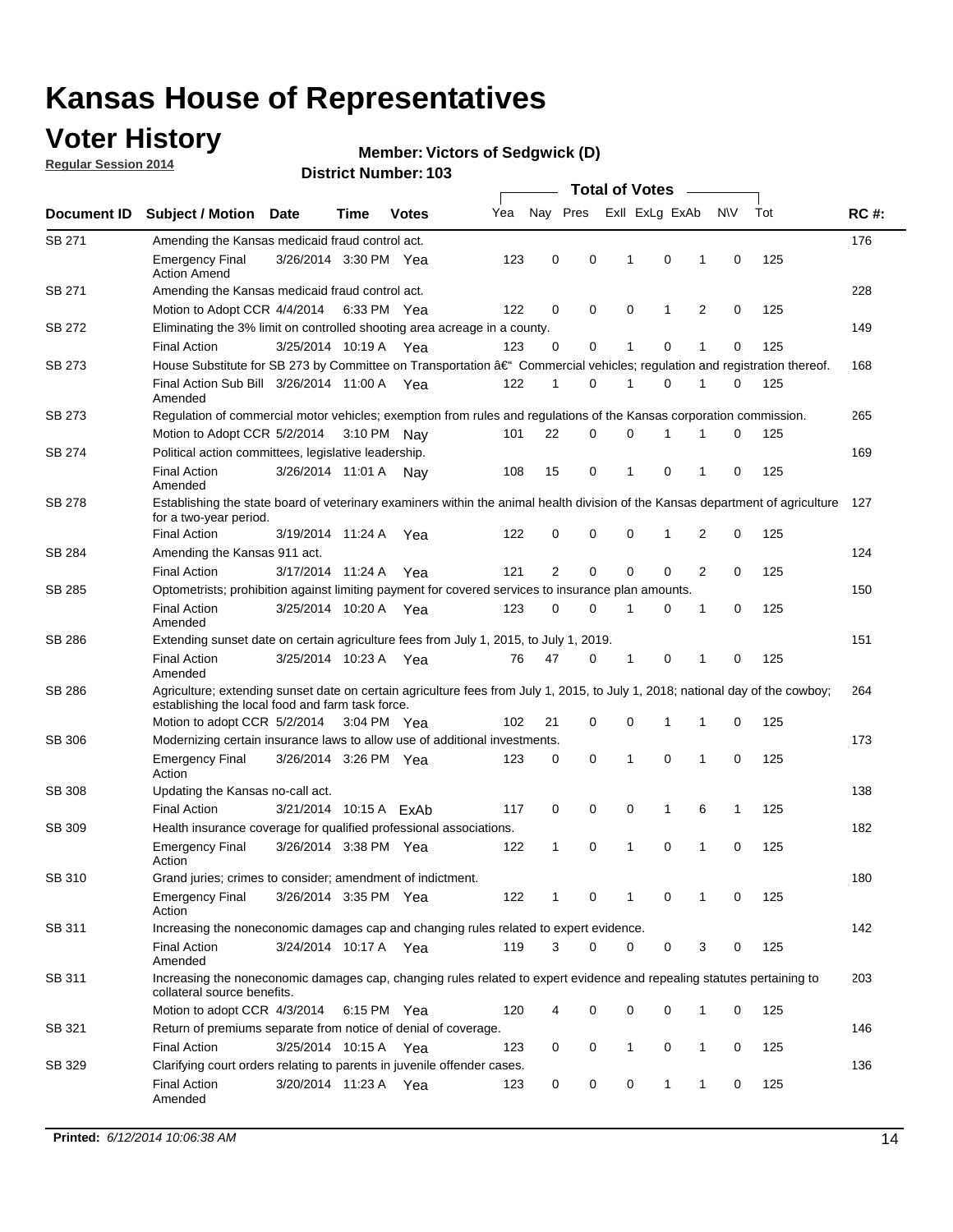### **Voter History**

**Regular Session 2014**

**Member: Victors of Sedgwick (D)** 

|                 | <b>Total of Votes</b>                                                                                                                                              |                       |             |              |     |              |                |                         |             |   |             |     |             |
|-----------------|--------------------------------------------------------------------------------------------------------------------------------------------------------------------|-----------------------|-------------|--------------|-----|--------------|----------------|-------------------------|-------------|---|-------------|-----|-------------|
| Document ID     | <b>Subject / Motion</b>                                                                                                                                            | <b>Date</b>           | Time        | <b>Votes</b> | Yea |              |                | Nay Pres Exll ExLg ExAb |             |   | <b>NV</b>   | Tot | <b>RC#:</b> |
| SB 329          | Clarifying court orders relating to parents in juvenile offender cases and changing the statute of limitations on certain juvenile<br>offenses.                    |                       |             |              |     |              |                |                         |             |   |             |     | 242         |
|                 | Motion to adopt CCR 4/30/2014 3:23 PM Yea                                                                                                                          |                       |             |              | 122 | 1            | 0              | 1                       | 1           | 0 | 0           | 125 |             |
| SB 344          | Special permits, oversized loads, transportation of hay or feed stuffs.                                                                                            |                       |             |              |     |              |                |                         |             |   |             |     | 152         |
|                 | <b>Final Action</b><br>Amended                                                                                                                                     | 3/25/2014 10:24 A     |             | Yea          | 122 | $\mathbf{1}$ | $\mathbf 0$    | 1                       | $\mathbf 0$ | 1 | 0           | 125 |             |
| SB 349          | Boiler safety act; deputy inspectors.                                                                                                                              |                       |             |              |     |              |                |                         |             |   |             |     | 128         |
|                 | <b>Final Action</b><br>Amended                                                                                                                                     | 3/19/2014 11:25 A     |             | Yea          | 119 | 3            | 0              | $\mathbf 0$             | 1           | 2 | 0           | 125 |             |
| SB 349          | Board of technical professions; recodification of professions and scope of practice, other; boiler safety act, deputy<br>inspectors.                               |                       |             |              |     |              |                |                         |             |   |             |     | 215         |
|                 | Motion to Adopt CCR 4/4/2014                                                                                                                                       |                       | 10:02 A     | Yea          | 112 | 11           | 0              | 1                       | 0           | 1 | 0           | 125 |             |
| SB 351          | Vehicle identification numbers; penalties; damages.                                                                                                                |                       |             |              |     |              |                |                         |             |   |             |     | 153         |
|                 | <b>Final Action</b>                                                                                                                                                | 3/25/2014 10:25 A     |             | Yea          | 123 | 0            | 0              | 1                       | $\mathbf 0$ | 1 | 0           | 125 |             |
| SB 357          | Increasing the number of allowable hunter education deferrals.                                                                                                     |                       |             |              |     |              |                |                         |             |   |             |     | 154         |
|                 | <b>Final Action</b><br>Amended                                                                                                                                     | 3/25/2014 10:26 A     |             | Nav          | 97  | 26           | 0              | 1                       | 0           | 1 | 0           | 125 |             |
| SB 357          | Authorizing land purchases by the state; amending process state uses to address seized wildlife; increasing the number of<br>allowable hunter education deferrals. |                       |             |              |     |              |                |                         |             |   |             |     | 275         |
|                 | Motion to Adopt CCR 5/2/2014                                                                                                                                       |                       | 7:53 PM Yea |              | 113 | 11           | 0              | $\mathbf 0$             | $\mathbf 0$ | 1 | 0           | 125 |             |
| SB 359          | Relating to asbestos-related liability.                                                                                                                            |                       |             |              |     |              |                |                         |             |   |             |     | 177         |
|                 | <b>Emergency Final</b><br>Action                                                                                                                                   | 3/26/2014 3:32 PM Yea |             |              | 94  | 29           | 0              | 1                       | $\mathbf 0$ | 1 | 0           | 125 |             |
| SB 367          | Creating the student data privacy act.                                                                                                                             |                       |             |              |     |              |                |                         |             |   |             |     | 186         |
|                 | <b>Emergency Final</b><br><b>Action Amend</b>                                                                                                                      | 3/26/2014 3:43 PM Yea |             |              | 119 | 4            | 0              | 1                       | $\Omega$    | 1 | $\mathbf 0$ | 125 |             |
| SB 367          | Creating the student data privacy act.                                                                                                                             |                       |             |              |     |              |                |                         |             |   |             |     | 245         |
|                 | Motion to adopt CCR 4/30/2014 3:41 PM Yea                                                                                                                          |                       |             |              | 123 | 0            | $\mathbf 0$    | 1                       | 1           | 0 | 0           | 125 |             |
| SB 371          | Amending employment security law regarding disposition of penalty funds and disclosure of confidential information.                                                |                       |             |              |     |              |                |                         |             |   |             |     | 129         |
|                 | <b>Final Action</b>                                                                                                                                                | 3/19/2014 11:27 A Nay |             |              | 90  | 32           | 0              | 0                       | 1           | 2 | 0           | 125 |             |
| SB 372          | Amending the shared work unemployment compensation program; layoff aversion.                                                                                       |                       |             |              |     |              |                |                         |             |   |             |     | 155         |
|                 | <b>Final Action</b>                                                                                                                                                | 3/25/2014 10:28 A     |             | Yea          | 123 | 0            | 0              | 1                       | 0           | 1 | 0           | 125 |             |
| SB 402          | Amending statutes related to the Kansas criminal justice information system committee.                                                                             |                       |             |              |     |              |                |                         |             |   |             |     | 178         |
|                 | <b>Emergency Final</b><br>Action                                                                                                                                   | 3/26/2014 3:33 PM Yea |             |              | 123 | 0            | 0              | 1                       | 0           | 1 | 0           | 125 |             |
| SB 423          | Authorizing Department of Administration to sell Landon and Eisenhower state office buildings.                                                                     |                       |             |              |     |              |                |                         |             |   |             |     | 233         |
|                 | <b>Final Action</b><br>Amended                                                                                                                                     | 4/5/2014              | 10:28 A     | Nav          | 66  | 55           | 0              | 0                       | 0           | 4 | 0           | 125 |             |
| SB 424          | Amending the statutory requirements for a valid hospital lien.                                                                                                     |                       |             |              |     |              |                |                         |             |   |             |     | 183         |
|                 | Emergency Final<br>Action                                                                                                                                          | 3/26/2014 3:39 PM Yea |             |              | 115 | 8            | 0              | $\mathbf{1}$            | 0           | 1 | 0           | 125 |             |
| <b>SCR 1618</b> | Substitute for SCR 1618 by Committee on Federal and State Affairs -- State constitutional amendment authorizing raffles.                                           |                       |             |              |     |              |                |                         |             |   |             |     | 170         |
|                 | Final Action Sub Bill 3/26/2014 11:06 A Yea                                                                                                                        |                       |             |              | 102 | 19           | $\overline{2}$ | 1                       | $\mathbf 0$ | 1 | 0           | 125 |             |
| <b>SCR 1620</b> | Port authority; creation in Stafford, Kansas.                                                                                                                      |                       |             |              |     |              |                |                         |             |   |             |     | 234         |
|                 | <b>Final Action</b>                                                                                                                                                | 4/5/2014              | 10:29 A     | Yea          | 121 | 0            | 0              | 0                       | 0           | 4 | 0           | 125 |             |